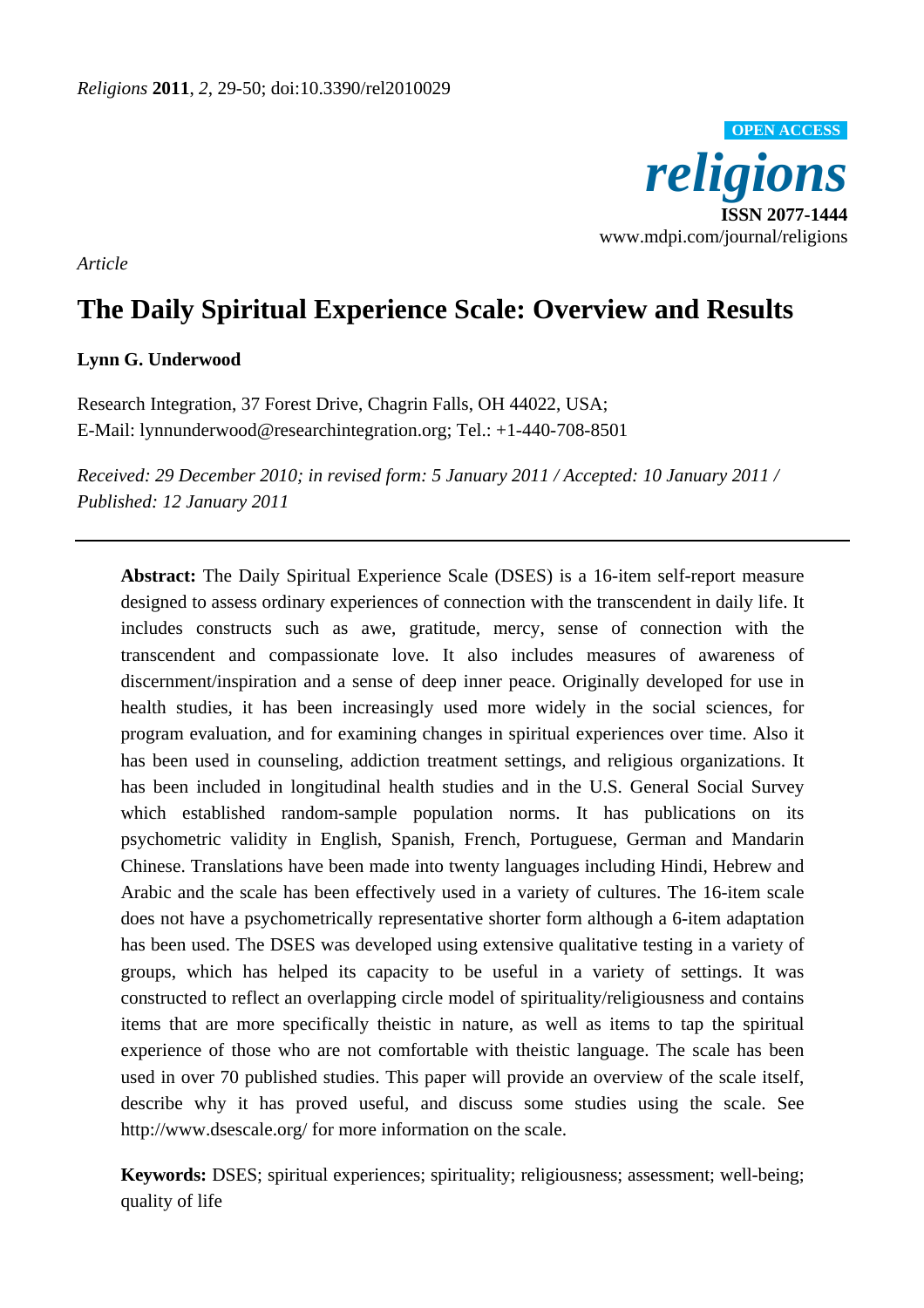**Abbreviations:** DSES: Daily Spiritual Experience Scale; DSE: Daily Spiritual Experience; GSS: General Social Survey; BMMRS: Brief Multidimensional Measure of Religiousness/Spirituality; WHO: World Health Organization

#### **1. Introduction and Background**

The Daily Spiritual Experience Scale (DSES) is a sixteen-item self-report measure together with a brief introduction, designed to measure ordinary spiritual experiences (not dramatic mystical experiences such as near death experiences or hearing voices or seeing visions). It measures experiences of relationship with, and awareness of, the divine or transcendent and how beliefs and understandings form part of moment-to-moment features of life from a spiritual or religious perspective [1,2]. The DSES was constructed as a scale that allows for an "overlapping circles" concept of religiousness/spirituality. It was consciously constructed to have deep relevance for those comfortable with theistic religious language, but also to provide opportunities to respond for those who are not comfortable with a theistic view. The word 'spirituality' in the context of this scale refers to aspects of personal life that include the transcendent, divine or holy, "more than" what we can see or touch or hear. Details on intent of wording and of individual items and theoretical background can be found in two seminal papers on the scale [1,2]. Additional conceptual background can be found in other theoretical papers [3,4].

As the author of the DSES, and one of the lead developers of the Brief Multidimensional Measure of Religiousness/Spirituality (BMMRS) [5], this author sees religiousness/spirituality as a multidimensional construct. The DSES makes a significant contribution to measurement of this construct and continues to be actively useful in studies. This paper is designed to: (1) Give a review of some of the background to the instrument's development; (2) give some of its psychometric properties; (3) discuss issues of adaptation, translation and interpretation; and (4) describe some areas of study in which it has proven useful including some empirical studies using the instrument.

This scale drew upon the author's pragmatic background in clinical medicine and epidemiology, where multiple ways to measure melanoma—a skin cancer—were tied to stage of diagnosis, which led to appropriately targeted efforts at education and improved early detection [6]. It also drew on the author's work with measuring stress and social support and, especially, on identifying how clarity in those measures and their interpretation was key to the effective development of various kinds of interventions [7,8]. It is important that empirical measures of religiousness/spirituality lead effectively to the ability to usefully develop attitudes, behaviors, practices and interventions that will lead to improvements for us as human beings. Religiousness/spirituality is not only a collection of variables to be manipulated to obtain a positive mental or physical health outcome, or improved quality of life. These variables can be considered as outcomes in their own right. And for many this is a more important consideration. As good scientists we are called to set aside our own preconceptions, gather information and interpret results, and present our results in ways that enable appropriate interpretation by others. We also need to realize that all empirical measures in this area approximate their goal.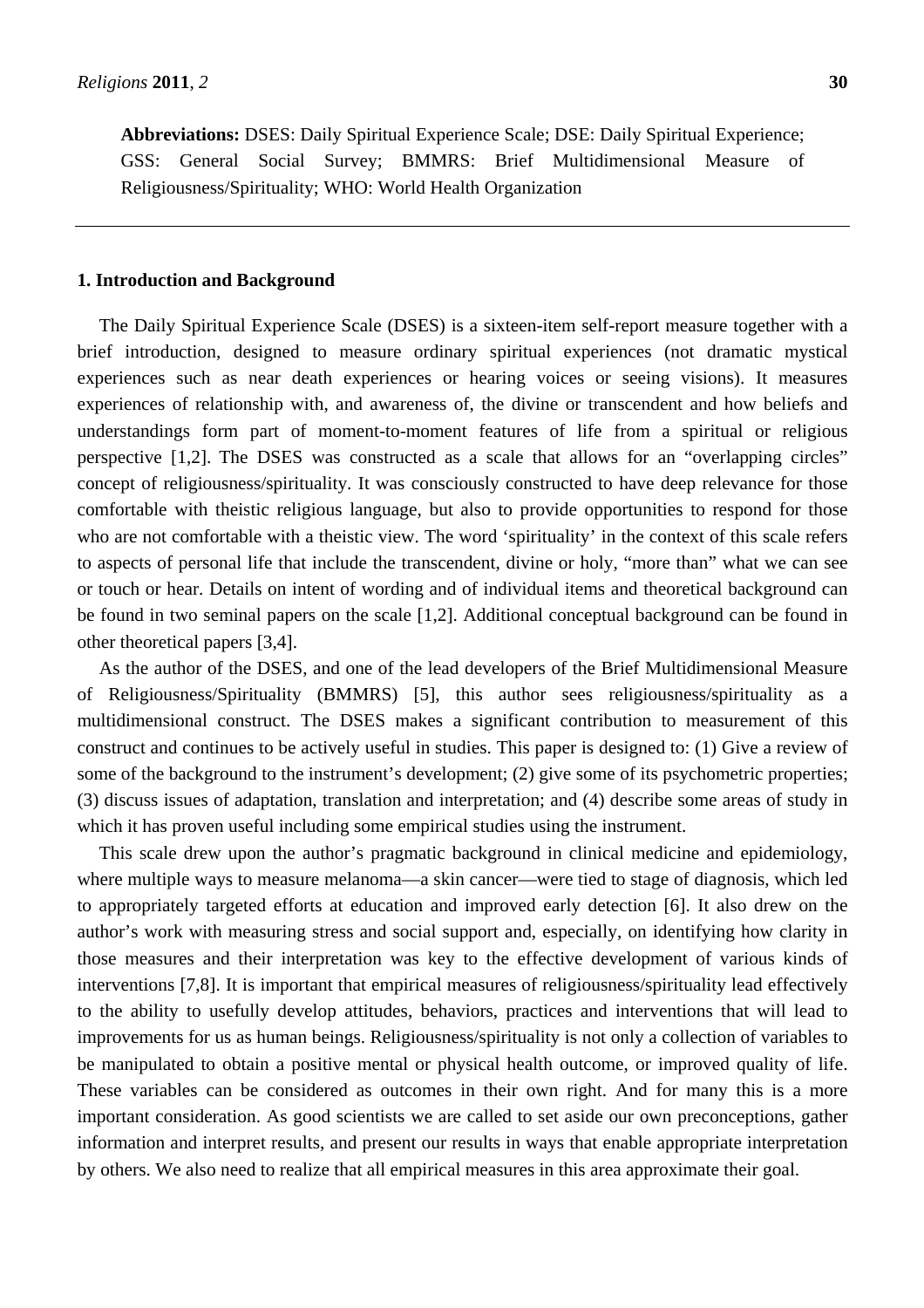The DSES was designed to assess ordinary experiences of connection with the transcendent in daily life. It includes constructs such as awe, gratitude, mercy, sense of connection with the transcendent and compassionate love. It also includes items relating to awareness of discernment/inspiration and a sense of deep inner peace. It measures subjective experiences that form an integral part of daily life for many ordinary people. The goal of this instrument is to obtain a measure of various qualities of the spiritual life as it plays out in the experiential and emotional details of daily life. The experiences tapped by this instrument are feelings and sensations, rather than cognitive articulation of specific beliefs. For many people these experiences may have a highly charged emotional tone, for others, the sensations may seem less specifically emotional, and more like direct sensation or awareness. Some of the experiences that the DSES is attempting to capture can be best articulated using religious language; some do not require explicitly religious language. Some feelings or direct sensations are considered more important for particular religious traditions than others. Thus a breadth of particulars was included such as a sense of awe, a sense of thankfulness, feelings of compassionate love, mercy, and desire for divine closeness. It was not expected that everyone would have all of these experiences, but it was hoped that the spectrum would cover a variety of those present. One of the things that has helped the applicability of the scale has been this breadth and inclusiveness, while maintaining depth of meaning. Although the DSES can at times provide a useful proxy for spirituality, and operationalize one major aspect of spirituality, it does not capture the construct fully. Religiousness/spirituality is a multidimensional construct. Any complete operational definition of spirituality would need to consider the context of beliefs, practices, culture, and a variety of other factors, which can also include more negatively charged features of spirituality.

Details of the methods used in the development of the scale, conceptualization and design of each of the items and the Introduction, and results from the qualitative interviews, can be found in Underwood [1]. The development process included review of sources from theology, comparative religion, the social sciences, a review of available scales, and many in depth interviews with a large variety of people over time. Subsequently structured interviews were conducted to refine the items. These included a spectrum of religious perspectives and non-religious ones, gender, socioeconomic spread, educational levels, various countries and cultures accessed via a World Health Organization project and other contacts, in depth interviews with individuals for whom spirituality was central, and interviews with older children and adolescents as well as older adults. As the items were refined, feedback provided the ability to home in on the actual construct of interest, finding a group of words that would tap this for as many different kinds of people as possible, while still maintaining capacity to touch the depths of the construct.

In developing the scale there was an emphasis on maintaining an ability to answer the questions easily and directly without excess analysis of belief systems, or overly complex wording, even though those might be implicitly drawn on during item response. The initials DSES have also been used for a recent depression scale and so, more recently, it has been suggested that this scale be called Underwood's DSES for clarity (Table 1).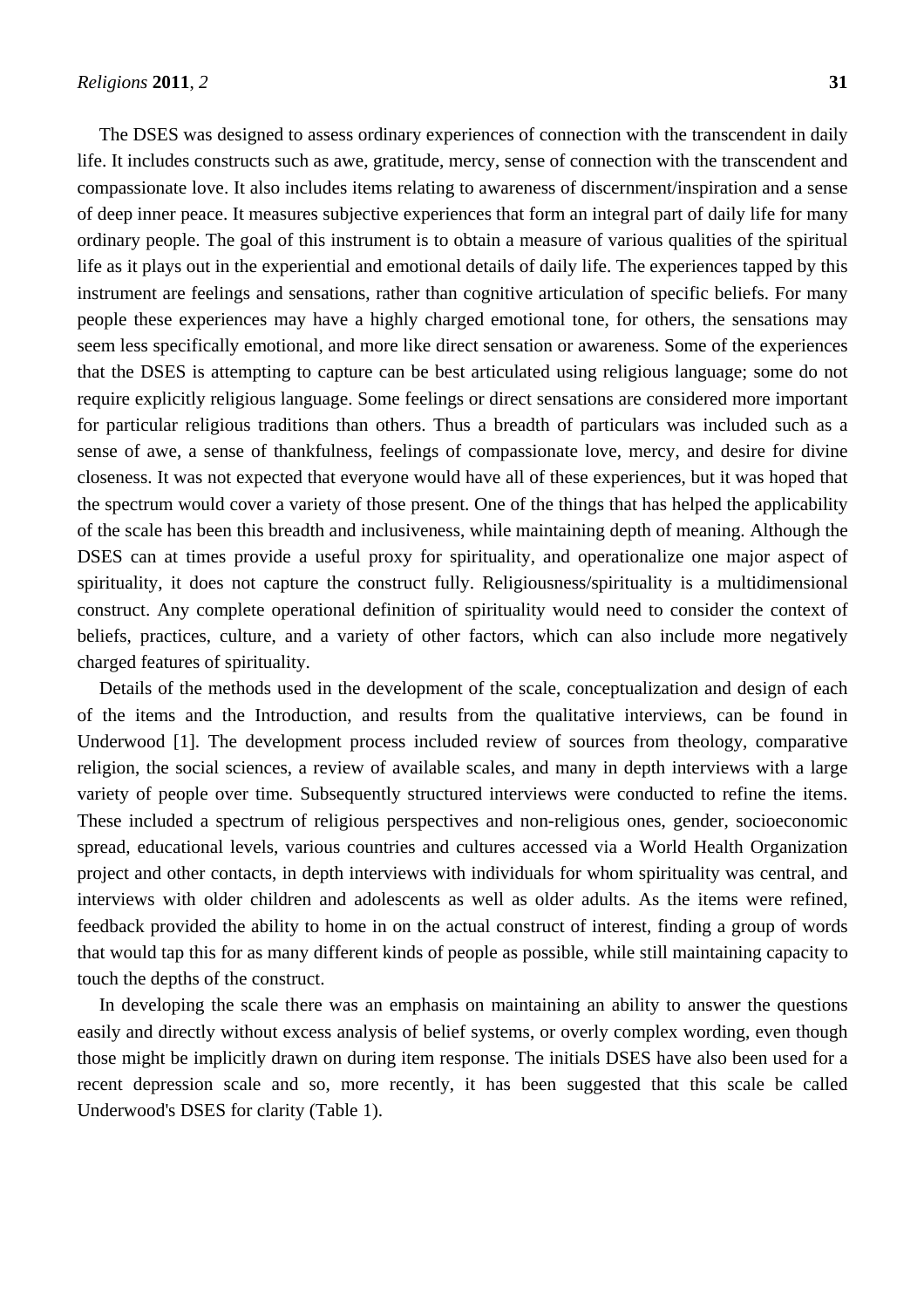**Table 1.** Daily Spiritual Experience Scale (with item numbers added). Introduction: "The list that follows includes items you may or may not experience. Please consider how often you directly have this experience, and try to disregard whether you feel you should or should not have these experiences. A number of items use the word 'God.' If this word is not a comfortable one for you, please substitute another word that calls to mind the divine or holy for you."

|                  |                                           |     | <b>Many</b><br>times a | <b>Every</b><br>day |       | <b>Most</b><br>days |  | Some days  | a while     | Once in Never or<br>almost |
|------------------|-------------------------------------------|-----|------------------------|---------------------|-------|---------------------|--|------------|-------------|----------------------------|
|                  |                                           | day |                        |                     |       |                     |  |            |             | never                      |
| $1*$             | I feel God's presence.                    |     |                        |                     |       |                     |  |            |             |                            |
| $\sqrt{2}$       | I experience a connection to all of life. |     |                        |                     |       |                     |  |            |             |                            |
| 3                | During worship, or at other times when    |     |                        |                     |       |                     |  |            |             |                            |
|                  | connecting with God, I feel joy which     |     |                        |                     |       |                     |  |            |             |                            |
|                  | lifts me out of my daily concerns.        |     |                        |                     |       |                     |  |            |             |                            |
| $4*$             | I find strength in my religion or         |     |                        |                     |       |                     |  |            |             |                            |
|                  | spirituality.                             |     |                        |                     |       |                     |  |            |             |                            |
| $5*$             | I find comfort in my religion or          |     |                        |                     |       |                     |  |            |             |                            |
|                  | spirituality.                             |     |                        |                     |       |                     |  |            |             |                            |
| $6*$             | I feel deep inner peace or harmony.       |     |                        |                     |       |                     |  |            |             |                            |
| $\boldsymbol{7}$ | I ask for God's help in the midst of      |     |                        |                     |       |                     |  |            |             |                            |
|                  | daily activities.                         |     |                        |                     |       |                     |  |            |             |                            |
| 8                | I feel guided by God in the midst of      |     |                        |                     |       |                     |  |            |             |                            |
|                  | daily activities.                         |     |                        |                     |       |                     |  |            |             |                            |
| $9*$             | I feel God's love for me directly.        |     |                        |                     |       |                     |  |            |             |                            |
| $10*$            | I feel God's love for me through others.  |     |                        |                     |       |                     |  |            |             |                            |
| $11*$            | I am spiritually touched by the beauty    |     |                        |                     |       |                     |  |            |             |                            |
|                  | of creation.                              |     |                        |                     |       |                     |  |            |             |                            |
| 12               | I feel thankful for my blessings.         |     |                        |                     |       |                     |  |            |             |                            |
| 13               | I feel a selfless caring for others.      |     |                        |                     |       |                     |  |            |             |                            |
| 14               | I accept others even when they do         |     |                        |                     |       |                     |  |            |             |                            |
|                  | things I think are wrong.                 |     |                        |                     |       |                     |  |            |             |                            |
| $15*$            | I desire to be closer to God or in union  |     |                        |                     |       |                     |  |            |             |                            |
|                  | with the divine                           |     |                        |                     |       |                     |  |            |             |                            |
|                  |                                           |     |                        | Not close           |       | <b>Somewhat</b>     |  | Very close | As close as |                            |
|                  |                                           |     |                        |                     | close |                     |  |            | possible    |                            |
| 16               | In general, how close do you feel to God? |     |                        |                     |       |                     |  |            |             |                            |

© Lynn Underwood – contact author to register to use scale http://www.dsescale.org/ or lynnunderwood@researchintegration.org;

\* signifies items that were used to form part of the BMMRS 6 item scale, DSE domain. 4 and 5 was combined: "I find strength and comfort in my religion." And 9 and 10 was also combined: "I feel God's love for me directly or through others." These form part of the 6 item DSES referred to in the text.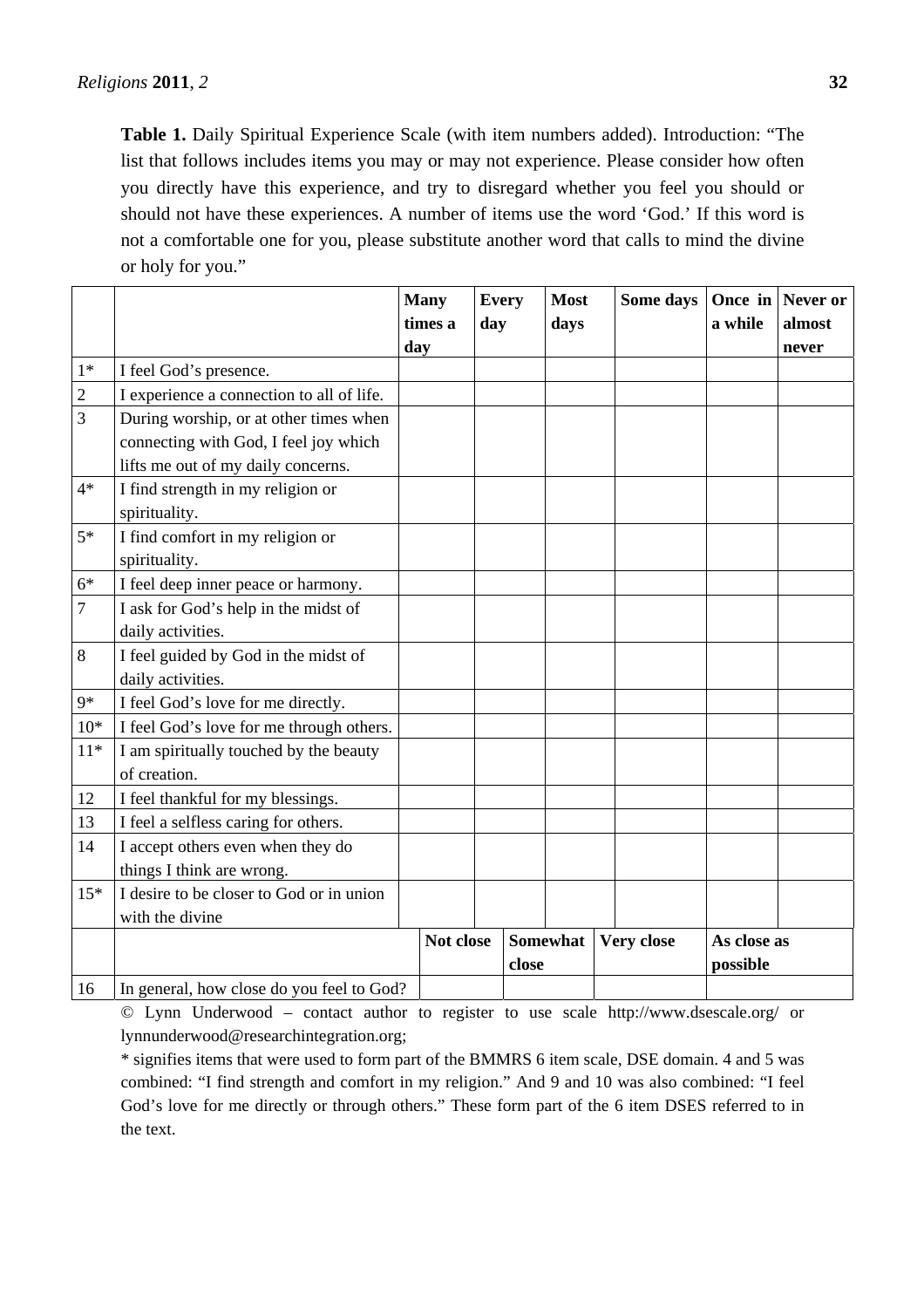## **2. Psychometrics, Adaptations, Translations and Scoring**

## *2.1. General psychometrics*

Psychometric details are best found in various original publications cited here. Conceptual underpinnings and psychometrics are described in the original paper on the scale [2]. A list of the items with the introduction is found in Table 1. One must keep in mind that individual psychometric results depend on the assumptions made and the populations and datasets on which they are based. Chronbach's alpha's for the scale in English and in translation, for both the 16-item version and the adapted 6-item version (more later on why the 6-item version is not recommended), have been consistently high, 0.89 and above [2,9-11], for example 0.94 and 0.95 for the General Social Survey samples [12]. Item distribution and skew was assessed as adequate, showing a wide range of variability in responses [2]. Test-retest results have been reliable, with test-retest Pearson correlation of 0.85 over two days [2]. Bailly and Roussiau [4] and Ng *et al.* [11] also show good test-retest reliability in translations of the scale. Both versions were stable over time, internally consistent, and the forms were equivalent and valid in an all-African American sample [13].

Although there can be trait-like consistencies over time, the scale also has state-like characteristics, lending it to examinations of change over time, as variability can be documented. For example, it was used in a daily diary study of pain quite effectively [14], and in a study of effects of meditation on pain tolerance [15]. It has been used to measure change over time with various interventions in healthcare, substance abuse treatment, education, and religious settings further described in the Results section [16-18].

Each item in the scale was designed to tap a separate feature of spiritual experience, but it was hoped that there would be a cohesiveness of conceptual underpinning. The original paper on the scale's psychometrics demonstrated a single factor, with weaker loadings by certain items, especially the two compassionate love items (13 and 14, self-less caring and accepting others) [2]. These two items often have a weaker loading, but conceptually are important to the breadth of content addressed in the scale.

Translations of the scale into Chinese, Spanish, French, Brazilian Portuguese and German have shown loading on a single factor. The Chinese translation showed a Chronbach's alpha of 0.97 using the single factor model that emerged through Principal Component Analysis [11]. The Spanish translation tested in the Mexican population had a Chronbach's alpha of 0.91, with a single factor solution, with items 2, 13 and 14 loading less strongly [10]. The German translation of the 16-item scale has shown a single factor structure, and supports the unidimensional structure of the scale and provides other psychometric support for its use in that population [19]. Confirmatory Factor Analysis shows a single factor in a European French population [9]. Kalkstein and Tower [20] show a single factor, even though there was weaker loading on the two compassionate love items (13 and 14). Robinson *et al.* 2007 found a one factor solution in an alcoholic population in treatment, with a 0.92 Chronbach's alpha [17].

Ellison and Fan, using the 2004 General Social Survey (GSS) results, examine both a one-dimensional and two-dimensional approach [12]. They divided the scale into items containing eight items specifically mentioning 'God' and a separate group, they called 'Non-Theistic' including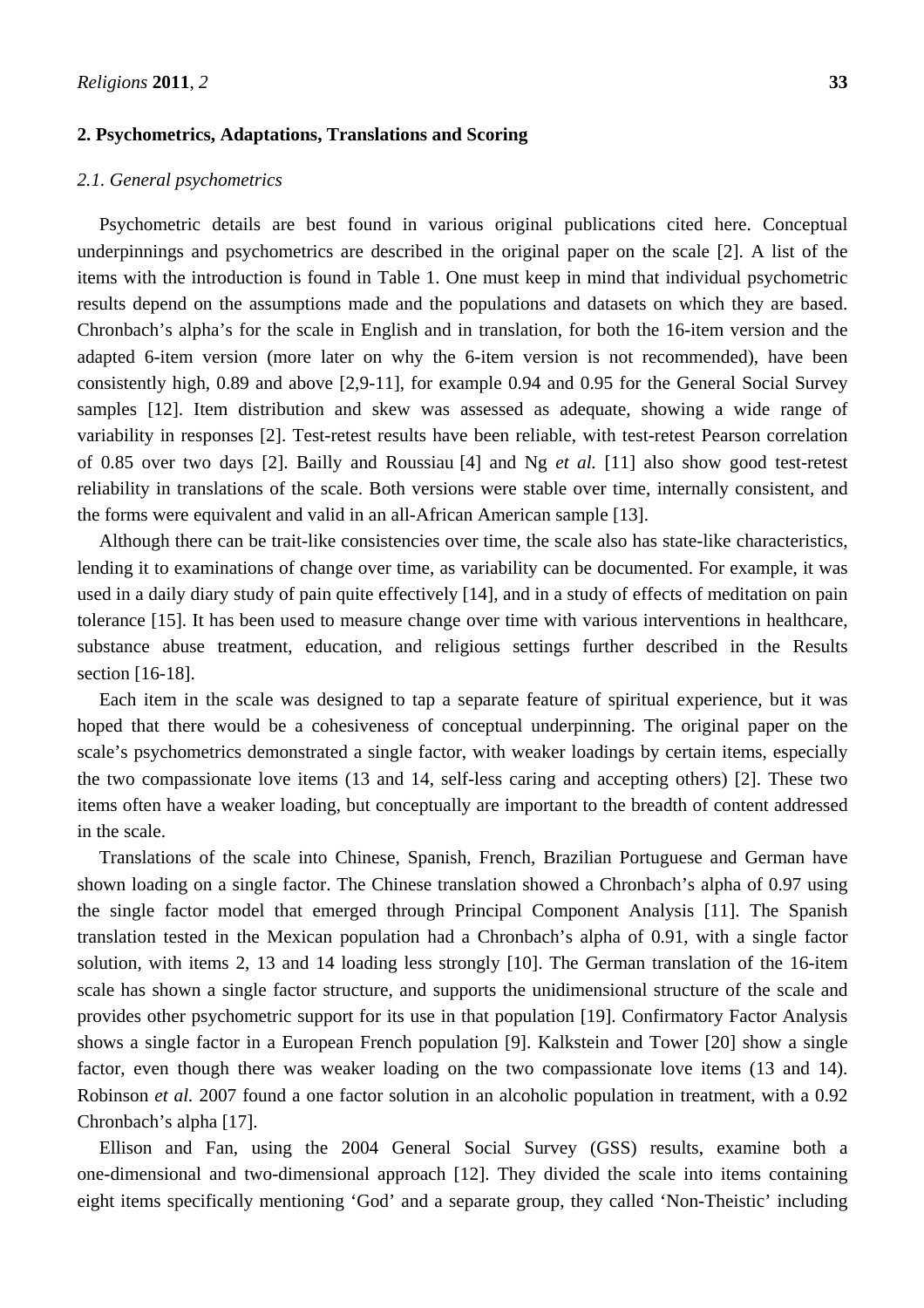the remaining eight 'non-God' items, and did the same for the 6-item scale in the 1998 GSS. They provide some support for a global single-factor model, while also supporting a two-factor model. A California sample of a substance abuse population showed a two factor structure [21]. The division was different than Ellison and Fan, and they called their item subgroups theistic  $(1,3,4,5,7,8,9,10,15)$ and self-transcendence (2,6,11,13,14), after eliminating items 12 (thankful for blessings) and 16 (close to God). It is expected that for some, the more explicitly theistic items will be responded to differently, but this does not necessarily make it a separate factor in the scale as applied more generically. The single factor solution is the dominant one at present.

Labels assigned to subgroups can unduly influence interpretations of results. Some items which might fall into the theistic grouping on face value might be able to be responded to positively by a non-theist. An example of this might be: "I feel God's love for me through others." Given the introductory sentences for the scale ("A number of items use the word God. If this word is not a comfortable one for you, please substitute another idea which calls to mind the divine or holy for you.") this item has been reported with high frequency by non-theists, as discovered in the initial qualitative developmental research on the scale. Another example of an item that cannot be clearly given a theist or non-theist distinction is: "I desire to be closer to God, or in union with the divine." From the original development interviews, this item for example reflected spiritual experiences of an agnostic scientist, who would not be classified as a theist yet felt this item captured experience. "I feel a connection to all of life" is particularly salient for non-theists, however as environmental awareness increases, this may become increasingly relevant for theists. For example, connection with the natural world is strongly emphasized in the Franciscan Christian spiritual tradition. Although divisions of the scale on these lines may prove useful for some populations, the scale was designed based on research that demonstrated that these divisions are not as clear cut as we often assume. It is important not to create boundaries or categories that may not exist in the mind of the respondent. It is expected that cultures will also differ as to if, or how, this kind of division might be useful.

An analysis of the entire set of long form items included in the NIA/Fetzer Multidimensional Measurement booklet, included the 16-item DSES, and found that the DSES items form a useful and psychometrically valid single factor in that larger group of items [22]. Idler *et al.* found that the six DSE items constituted a single dimension when the entire BMMRS on the GSS was analyzed [5].

Continuing to consider the scale as uni-dimensional seems warranted at this time, taking these various factor analysis investigations into account. Since each item was designed to tap a dimension of spiritual experience, it is expected that items will perform differentially in various studies. The inclusion of the Introduction is important to enable effective factor analysis of the scale to take place. Premature separation of items into subgroups can actually get in the way of understanding.

#### *2.2. Versions, adaptations, translations*

It is tempting to tweak a scale. One reason is our own biases. We read an item and it does not seem to fit how we and those we know personally describe things, and then we make what seems like a sensible change. Our biases in the religious/spiritual realm can be quite strong and we can often be unaware of them. A few authors have changed the wording of the scale items substantively and still call their versions a scale of Daily Spiritual Experiences. This is strongly not advised. The wording of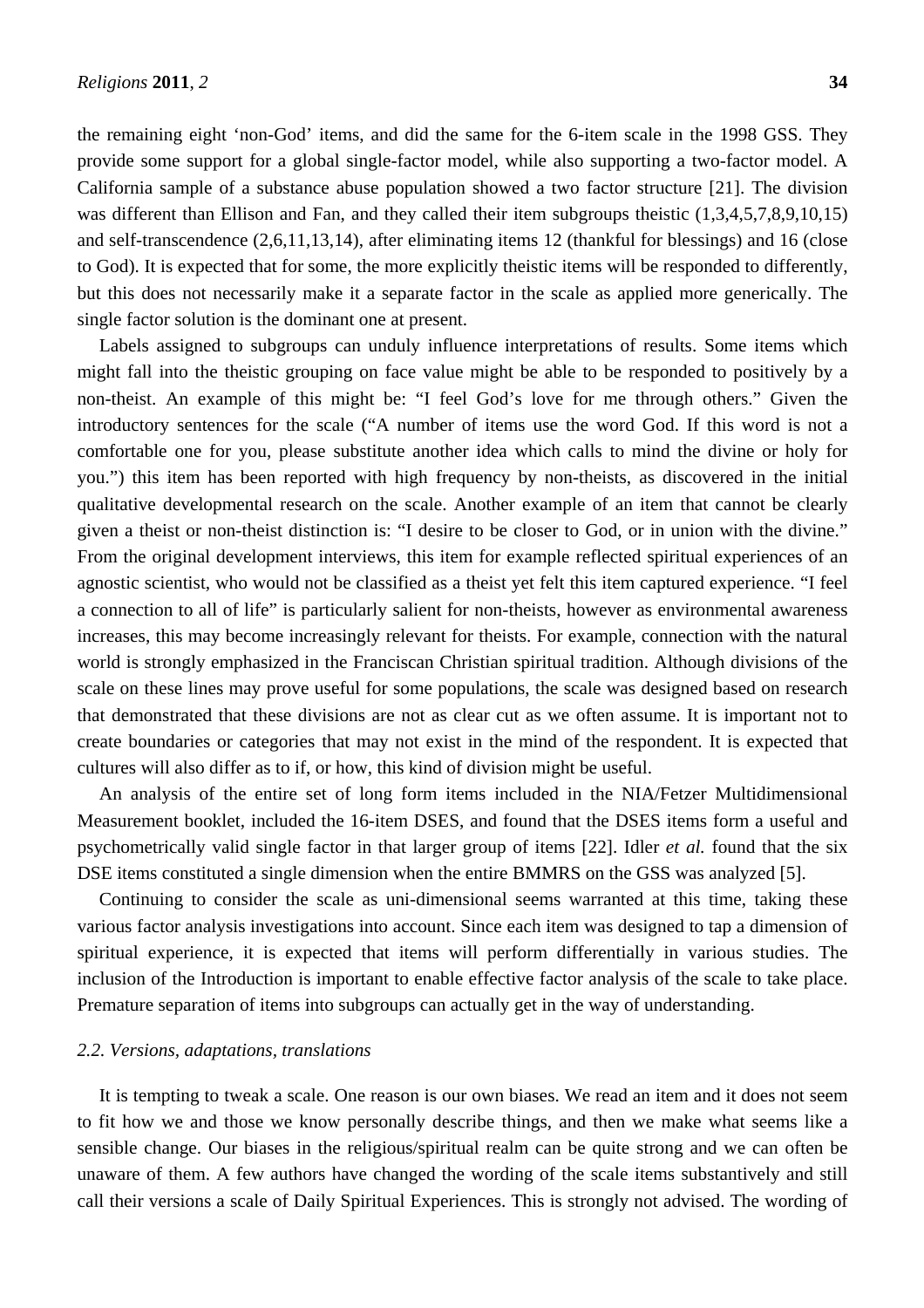this scale is critical to its effectiveness and ability to tap the construct of interest. Changes in wording can strongly affect performance, as well as the capacity to compare with the many studies that have used the scale. If the wording is changed, the capacity to use the available norms is adversely affected, as is the ability to compare results between studies. The DSES does not meet all needs, and other scales should be used to address other needs.

The word "God" was consciously used in the DSES. For more detailed rationale see Underwood [1]. A recent study of 8–12 year-olds in Canada substituted "higher power" for God in the God items [23]. Although the study did show predictive value in the DSES items used, interviews by Underwood while developing the scale showed a lack of clarity with the phrase "higher power," and this substitution is not recommended. Not all view God as either higher or a power. Some view God as a collaborator in life's decisions [24], or someone who "has your back" [25]. 'God' may be a contentious word for many, but the Introduction to the scale enables people to make their own substitutions as needed rather than the investigator deciding to edit it for them, perhaps erroneously. The scale's Introduction states: "A number of items use the word God. If this word is not a comfortable one for you, please substitute another idea which calls to mind the divine or holy for you." Additionally, in the scale there are many non-God items that provide additional scope for responses. The DSES affirms the value of not watering down the concept of spirituality by discarding religious terms, but leaving space for spirituality that is religiously grounded and framed, as well as that which may not be.

Response categories for the scale are also important. The scale is a frequency scale for a reason. It encourages users to search their memory for specific experiences and attempt to measure frequency. A study using Rasch analysis and item response theory on the Portuguese version in Brazil found that overall the categories were appropriate and discriminating [26].

Sometimes adaptation to a particular population merits a specific change. Examples of appropriate adaptations are rare but include substituting "Allah" for "God" in the items for a study of Afghan refugees [27], and substituting "Creator" for "God" for use in a study of Zuni Pueblos an indigenous American population in an ongoing study by Kamilla Venner at the University of New Mexico. Because of the homogeneity of these groups and early testing of these forms to identify equilibration with the original concepts, the adaptation was appropriate in these cases. The scale has been republished in a number of venues, and sometimes the wording is not accurate. Sometimes tables used in various publications are inaccurate regarding item wording. It is important to refer to the Underwood peer-reviewed publications in this regard.

#### 2.2.1. Using selected items and subsets

Various researchers have used subsets of the 16-item scale for particular purposes. This can be appropriate, as long as the rationale is sound. Two of the items, for example, ("I feel a selfless caring for others" and the mercy item, "I accept others even when they do things I think are wrong") have been used as a compassionate love subscale in a number of studies [28,29].

Each individual item in the DSES taps one particular aspect of ordinary spiritual experience and various items have been used alone in studies. The "I feel deep inner peace" item may be effective when used alone at end of life. With its response categories of "many times a day" to "never or almost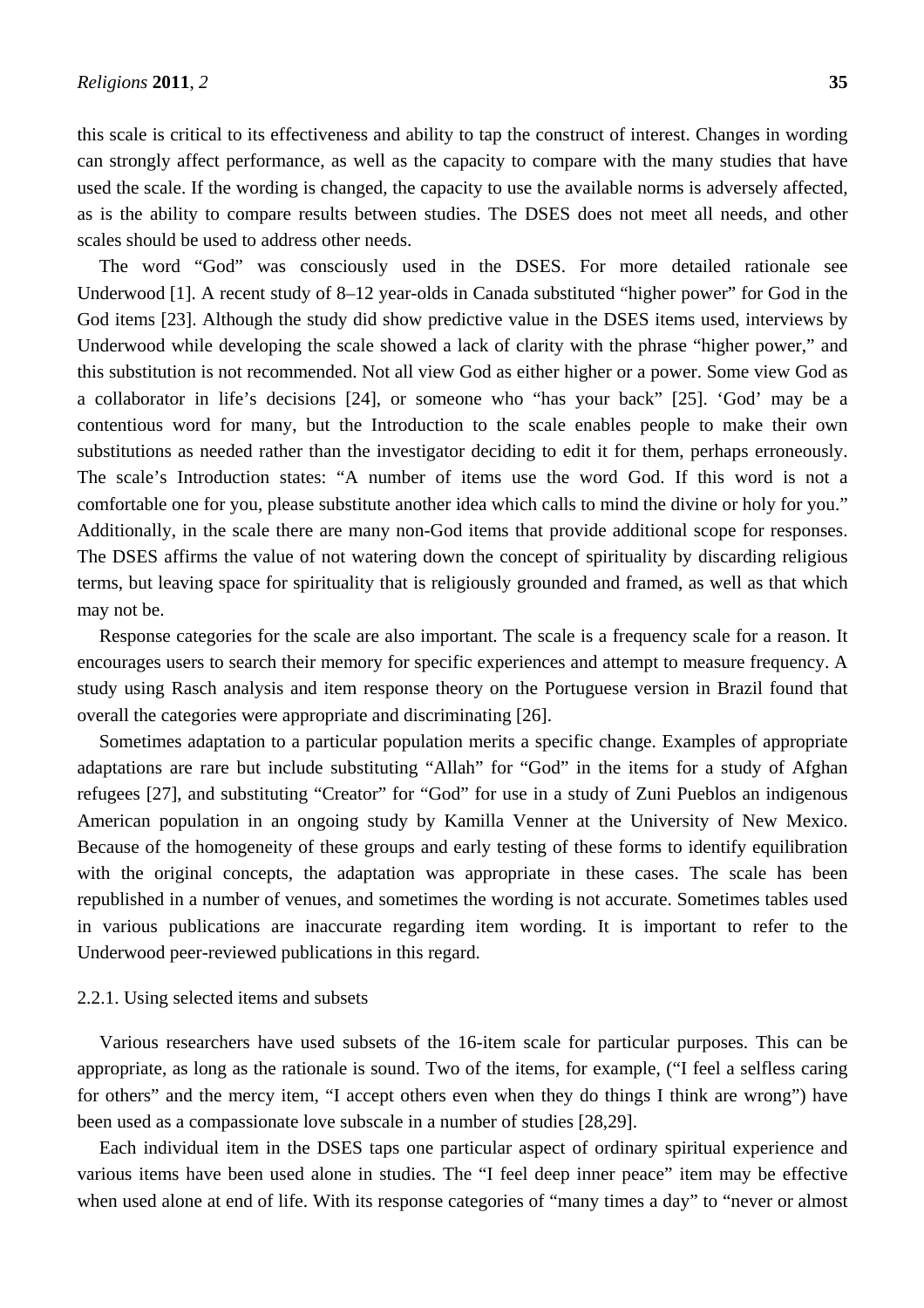never" and its particular language, it taps a spiritual sense rather than an absence of anxiety, or merely reaching resolution of interpersonal conflict. Researchers have also found "I am spiritually touched by the beauty of creation" a particularly useful item. "I feel thankful for my blessings" could be used alone if one was particularly seeking an individual item for the spiritual experience of the construct of felt spiritual gratitude. Recent studies have focused on the utility of daily acknowledging gratitude and this item is useful in this regard [30]. Individual items may prove helpful in indicating interventions that may be appropriate in various circumstances.

There are different opinions on numbers of items necessary to include in scales. Epidemiologists are continually trying to slim down numbers to reduce burden on subjects. Some psychometricians believe that multiple items are needed to make up any single factor. However others use single items frequently and they can be quite predictive [31]. Each item in the DSES was designed to tap a particular aspect of spiritual experience, and each may ultimately prove significant in its own right depending on the particular need of the research or evaluative use. At the analysis stage individual items may prove useful even if the entire scale is administered, as long as statistical integrity is maintained, for example in hypothesis generation and theoretical rationale. It is important to keep in mind that including the diverse set of 16 items is valuable, as the spectrum of experience is more fully covered.

Including the Introduction is important for the scale. The introductory comments are designed to create a relaxed environment, to instill a sense of respect for the respondents' unique experiences, and to lower the social desirability responses, as well as including language that enables people to make personal adaptations when necessary.

# 2.2.2. The 6-item form of the scale

Currently there is no psychometrically representative shorter version of the DSES. The full 16-item scale is the recommended version of this scale. However, following the finalizing of the 16-item scale, a 6-item adapted DSE scale was developed to be used in the Brief Multidimensional Measure for Religiousness and Spirituality (BMMRS) [5]. The six items are not ideal in many ways, as the wording is not identical and does not fully represent the breadth and depth of the construct. The double-barreled nature of two of the items, and the alternative wording of the strength and comfort item (using just "religion" rather than "religion or spirituality"), are not the best choice for use. See Table 1 for items included in the 6-item version. It was developed *ad hoc* as the entire BMMRS as a whole was, to meet the need of getting a brief measure onto the GSS at that time, in order that a multidimensional measure could be utilized in a variety of studies with immediate needs. The BMMRS includes items on religious history, affiliation, public practice and religious coping. Given the *ad hoc* nature of all the subscales, it is advised that researchers consult the original authors of each subscale to get up to date recommendations for the appropriate items to use to tap the construct of interest as they design new studies. Some minor alterations to the 6-item DSE scale have included adding "spirituality" to the strength and comfort item to produce more agreement with the original items. Despite the limitations of the 6-item scale, it has been found to be highly correlated with the longer version with similar effect sizes on selected variables present in the GSS [12], and may be appropriate for studies where item number limitation is critical. Studies incorporating the 32- or 38-item BMMRS frequently find that the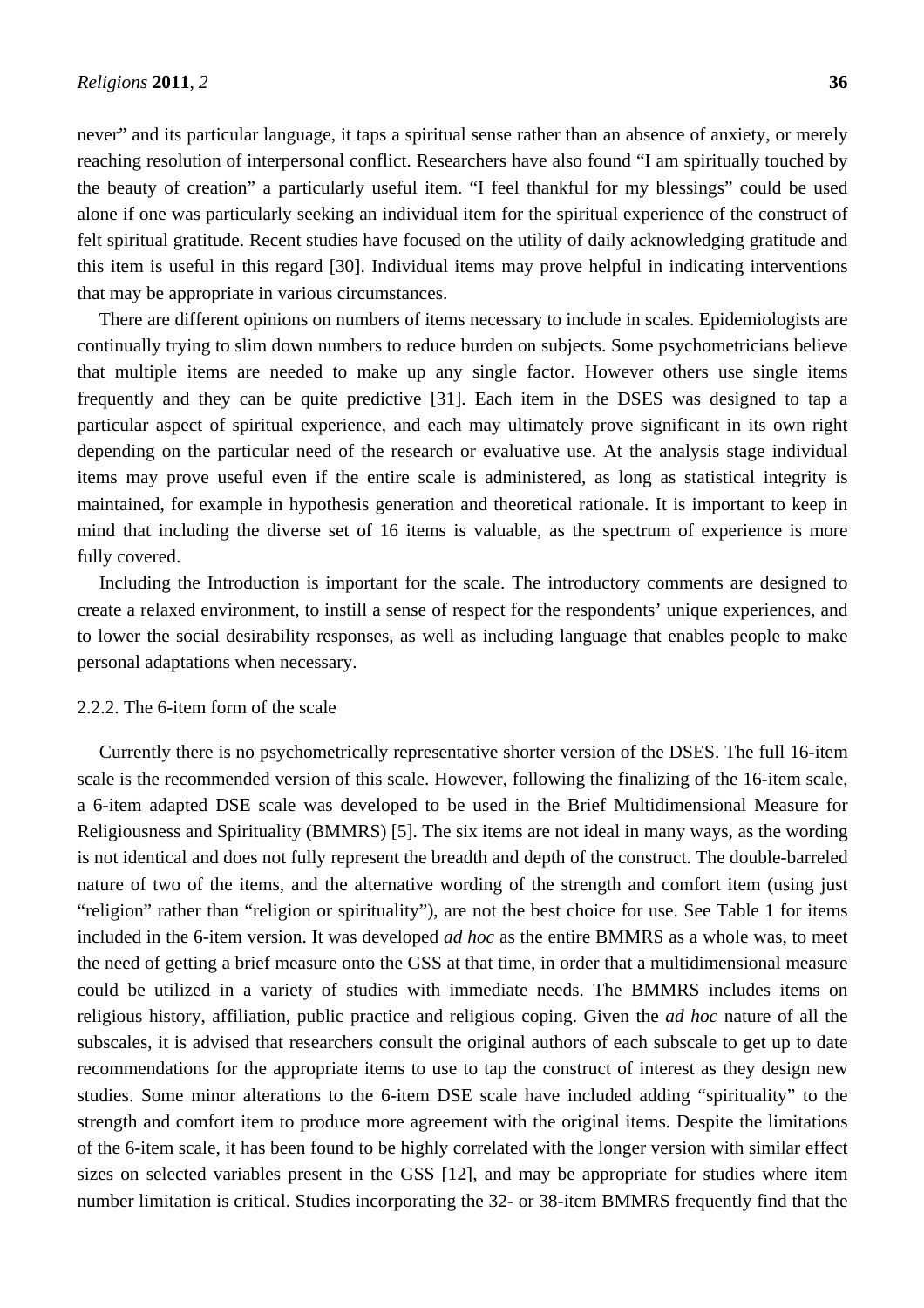DSE subset of six items is one of its most predictive elements. This has encouraged various researchers to use the full 16-item DSES as their research moves forward.

## 2.2.3. Other shorter forms

Dropping individual items to produce a shorter form may be a possibility in the future, but considerations in various cultures indicate maintaining all 16 items at this stage. The strength and comfort items show very high inter-item correlation in some cultures; however it is currently recommended that both be maintained, following interviews showing distinct qualities for each, and results in testing in translation that showed greater separation. Even during the original development of the scale, it was tempting to remove the last item ("how close do you feel to God?") that is scored differently. It was originally included to allow calibration of the item: "I desire to be closer to God or in union with the divine." Further work may enable appropriate ways to develop a shorter psychometrically valid form if needed, by dropping some items while continuing to maintain a balance of items.

#### 2.2.4. Translations

The DSES has particular qualities that lend it well to cross-cultural research and use in a variety of religious and cultural settings. Translation needs to be done carefully, as language is particularly important and cultural sensitivity is needed. A stringent methodology of back-translation is encouraged, and some involvement of those from a variety of perspectives, and with understanding of the potential depth of the constructs, is required to enable the translators to capture the intent of the items fully. Involving the scale's author in translations can be quite helpful, particularly when making choices between particular options. Unfortunately literal translation efforts do not capture the underlying constructs. Words and phrases need subtle translation in context to produce accurate translations of, for example "close," "joy," "connection to all of life," "feel guided," "presence," "divine," holy," "accept others" and "self-less caring." Underwood [1] includes elaboration of intent of particular items, very useful in translation development. An example of issues that need careful attention is the selfless caring for others item. Tapping the construct of other-centered love may require different phrases in different languages. The guided by God item is designed to provide opportunity to respond concerning a sense of nudges by the divine, more subtle inner guidance as well as more clear guidance. The accept others item is getting at deep respect for the other person, a merciful attitude. Translation needs to give adequate attention to these subtleties such that the complexity and variations of the construct continue to be tapped in the new language and cultural setting. Also testing in a variety of populations can assure that the wording is fully understood by a variety of people.

The psychometric properties of the DSES have been demonstrated in Spanish [10], French [9], Mandarin Chinese [11], Brazilian Portuguese [26], and German [19]. Other translations in use include: Arabic (Saudi Arabia), Egyptian, Greek, Hebrew, Hindi, Hungarian, Italian, Korean, Lithuanian, Nigerian, Pakistani, Persian, Polish, Portuguese (Portugal), and Vietnamese.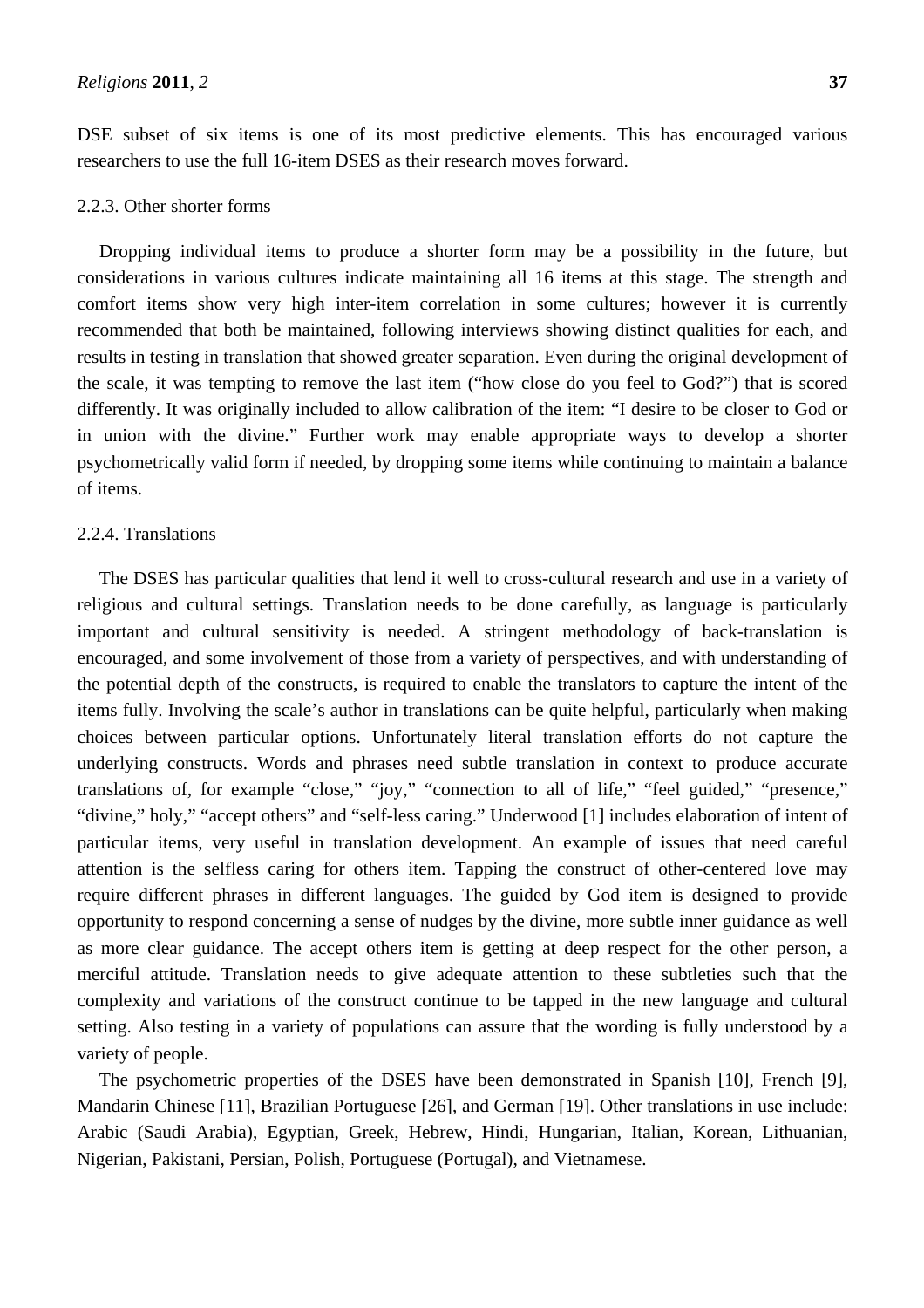## *2.3. Scoring and analysis*

Details on scoring and analysis are found in the Underwood [1] paper and Underwood and Teresi [2]. Often more frequent daily spiritual experience is represented by lower crude totals or mean scores. An algorithm is used to create a more intuitively understood higher score for more experiences, which is helpful in describing correlations. Using "higher DSE's" rather than "DSES score" is a way around this problem in the text, and using the transformed scores in tables can also help here. Occasionally the term "higher DSES" is incorrectly used to describe more spiritual experiences, just assuming the transform. This can be somewhat confusing, so it is important to read the texts clearly.

Mean scores are usually the most useful for analysis, rather than total score. This also allows for examination of individual items or subgroups. Individual items that bear theoretical connection to the outcome of interest might *a priori* be hypothesized to have a connection in a particular study and could be examined in this way.

Another way of doing analysis is to dichotomize the responses. Where significant break points can best be drawn may differ from one study to another. It is possible that grouping "many times a day" and "every day" could provide a significant break point that has implications. As well, dividing into never or almost never, and all other frequencies of experience, may also yield significant results, depending on the research question of interest.

# **3. Results Using the DSES**

There are over 70 published studies using the DSES to date. Most use the full 16-item scale; however some use the 6-item DSE set of items, and a few use smaller subsets of items. The following summary is intended to give an idea of the kinds of uses the scale has been put to and some results. The original papers, those described here and others can be read in depth to provide more details. Although there is no charge for using the scale, permission from and registration with Underwood is required for scale use and translation, in order to track its use and connect researchers with one another and with current information, e.g. translation data, and ongoing studies in fields of interest.

## *3.1. Demographics*

The DSES has been included in the General Social Survey (GSS). This allows for examination in relationship to a variety of other variables in this random sample public domain database [32,12]. Underwood [1] gives individual item breakdown of DSES item responses from this survey. For example, for "I feel God's presence," 37% experience this many times a day to most days, with 22.4% never or almost never experiencing this. It is more common in the general U.S. population to feel God's love through others (40.7% many times a day to most days) than directly (35%), with 20.8% reporting never feeling God's love directly, and 15.0% reporting never feeling God's love though others. In response to "I am spiritually touched by the beauty of creation," 25.7% reported this many times a day to most days, and 20.3% never or almost never. One of the least frequently reported items was "I feel thankful for my blessings," with only 11.2% of the population reporting this many times a day to most days and 30.9% not at all. 17% express that they feel as close as possible to the divine, and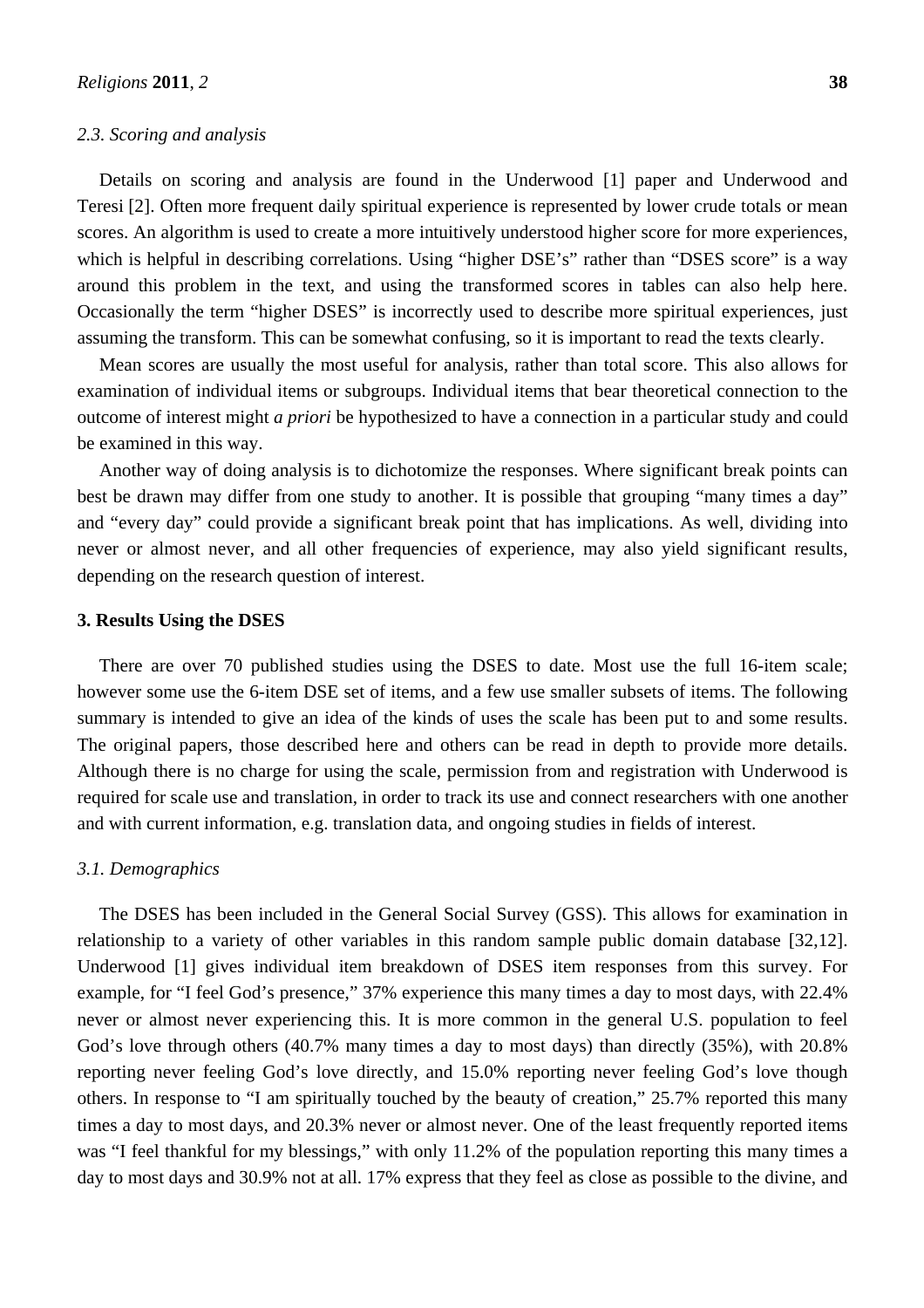10.2% report feeling not at all close. This open-access dataset also provides the opportunity in the future for comparison with data from other countries.

The emerging data from studies of the DSES in translation provide opportunities to compare inter-culturally. For example individuals from Mexico show more frequent DSE's than in U.S. general population samples [10]. A study comparing responses from Mexico and Basque Europeans found some significant differences in responses on the DSES, and more DSE was correlated with better well-being and other variables in both populations [33]. Self-identified atheists in the Basque sample in this study reported quite high DSE's. It is important when doing cultural comparisons to eliminate confounding variables when possible. The DSES has been placed on a longitudinal study of African American health, and it has been validated in that population [34]. African Americans generally report higher DSE's. It has also been shown to be useful in various ongoing studies of Hispanic Americans, Hawaian Americans and Native Americans.

Women generally report higher DSE's than men in U.S. samples; however as studies using the translations of the scale emerge, the U.S. appears to be the exception regarding differences between men and women regarding DSES scores. The study of the DSES in Hong Kong showed no gender difference as well as no differences by age or educational level [11]. A study of European Basques and Mexicans showed no gender differences in either group [33]. The study of the DSES in a French population showed no gender differences in distribution of responses [9]. There is an emotional quality to a number of the items. It may be more acceptable for men to report emotions in some cultures than others. It is worth continuing to explore whether this also encourages males to be open to spiritual experiences more in some cultures than in others. It also is possible that some cultural differences relate to the predominant religious influences in a culture, regardless of affiliation.

There also may be some different ways in which DSES interacts with other parts of life for males and females. In one study of U.S. male college students, higher levels of DSE correlated with valuing influence and service in their career choices, whereas for females no significant relations existed among these constructs [35]. The GSS gender data showed differential outcomes for men and women regarding the effects of various religious variables and well being and health, finding that for women, higher DSE's were more predictive than religious attendance of well-being and health [36].

#### *3.2. DSES and physical health-related outcomes*

In a cross-sectional survey of more than 800 consecutively admitted patients at Duke University Medical Center, Koenig and colleagues found higher DSE's linked to fewer days of long-term care required [37]. They also found that spiritual experiences, prevalent in older hospitalized patients, are associated with greater social support, better psychological health, and better physical health [38].

In a longitudinal community-based study of 6,534 older adults, DSE's measured using five of the more explicitly theistic items were associated with better self-reported health [39]. Positive associations of DSE's with health were independent of public religious activity in the GSS [36]. Kalkstein and Tower [20] also showed positive correlation of DSE's with self-rated health.

DSE's, physical activity and healthy diet all contributed to higher physical well-being in a stress deterrent model, as counterbalancing stress in a study of healthy lifestyle behaviors in adults [40]. In arthritic older adults, DSE's were more common in those with arthritis, but not with other chronic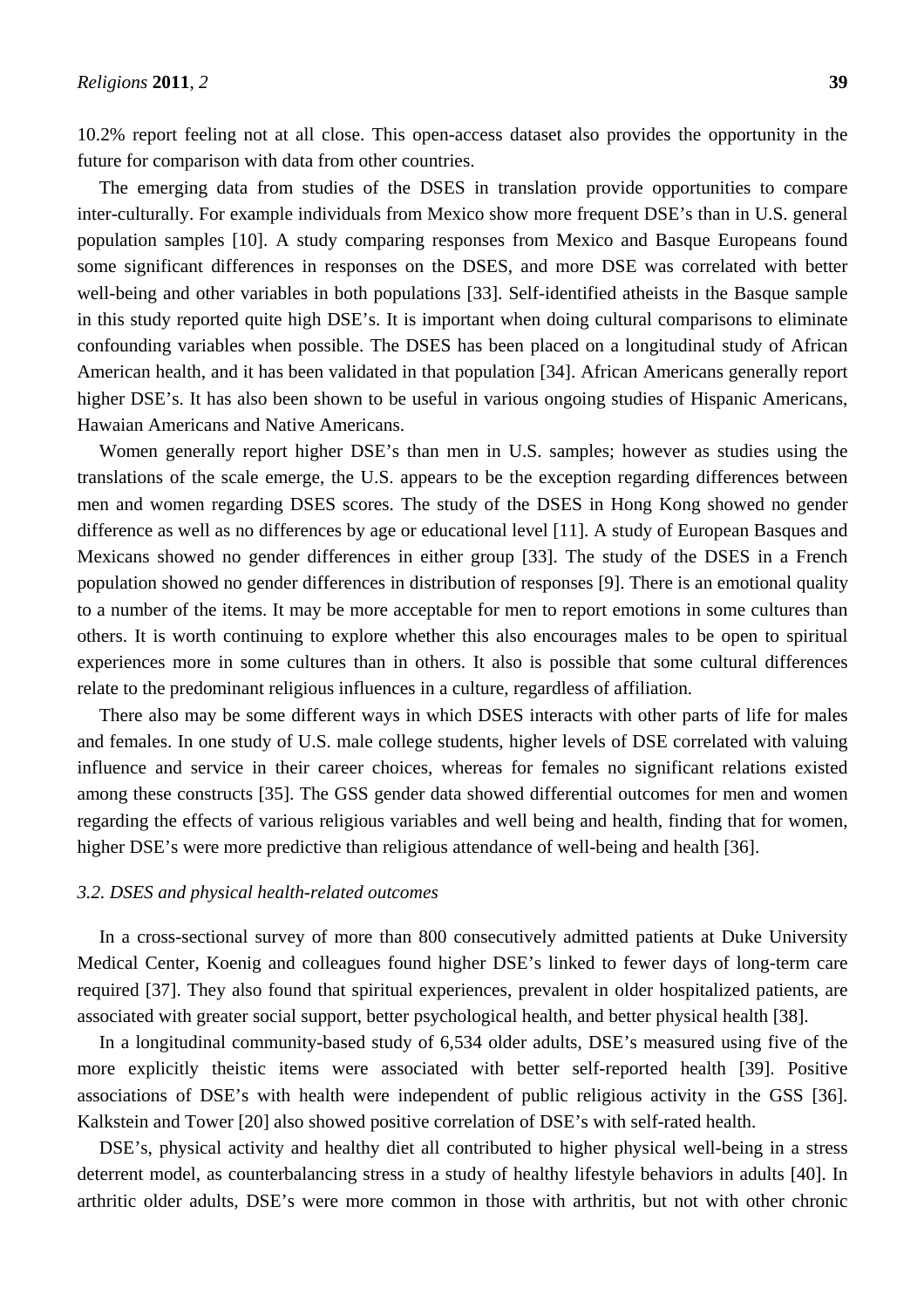diseases such as high blood pressure [41]. In a few studies no links between DSE's and specific health outcomes were found. This is not surprising. For some conditions, DSE's might form a part of dealing with the challenges of daily life, while not exerting a major influence overall on progression of or development of disease across the board. DSE's may weigh in on both sides of the equation for a variety of disease processes.

At least three studies of pain have used the DSES. A daily diary study showed DSES changes over time in rheumatoid arthritis patients, where frequent daily spiritual experiences linked with higher levels of positive mood, lower levels of daily negative mood, and higher levels of each of the social support domains [14]. It was not linked to experience of pain; however attention to pain has also been connected with diminished suffering [42]. Rippentrop [43], in 157 pain patients showed that DSE's predicted mental health status but not pain outcomes, and suggested that pain encourages engagement with DSE's. Wachholtz and Pargament used the DSES in a study of pain outcomes, where spiritual meditation groups, with higher post-intervention DSE scores, had increased pain tolerance [15].

Examining all the BMMRS subscales in a study of 168 assorted medical patients, it was found that only the DSES items significantly predicted SF-36 General Health Perception, after taking into account demographic and other health status variables. DSE items accounted for an additional 6% of the variance [44].

In a study of 157 Congestive Heart Failure patients, DSE's were not linked with depression; however they were linked with increased self-efficacy in dealing with one's illness [45]. Since the DSES has been included in a number of ongoing longitudinal databases there is future opportunity for secondary data analysis over time, not just with the health outcomes, but also with the other variables embedded in those databases. It has been included in various on-going health studies that often do not include spiritual or religious variables for a variety of reasons.

# *3.3. DSES, work-related outcomes, and burnout*

The Chinese translation was used in a study of 245 professional and support staff in a rehabilitation services complex in Hong Kong, where DSE's were negatively correlated with anxiety, depression and total burnout [11].

A study of secondary school teachers in Nigeria showed that higher DSE was independently correlated with less work family conflict [46]. DSE's in teachers in England were correlated with having increased inner resources and finding deeper meaning in their work [47].

Daily spiritual experiences mitigated physical, cognitive, and emotional forms of burnout for medical and mental health practitioners working in palliative care [48]. Physical fatigue, cognitive weariness and emotional exhaustion were the elements of burnout assessed in this study of professionals.

In a study of correlations with being employed in a public service occupation, the combined DSES item, "I feel God's love directly or through others," was a predictor of working in public service compared with other occupations, even after controlling for religion, whereas a non-DSES general spirituality item was not [49]. High DSE's strongly predicted attitude towards and utilization of religion in social work practice, whereas organized religion measures were not predictive [50]. A study of Protestant ministers in Germany showed more DSE's correlated with diminished burnout [51].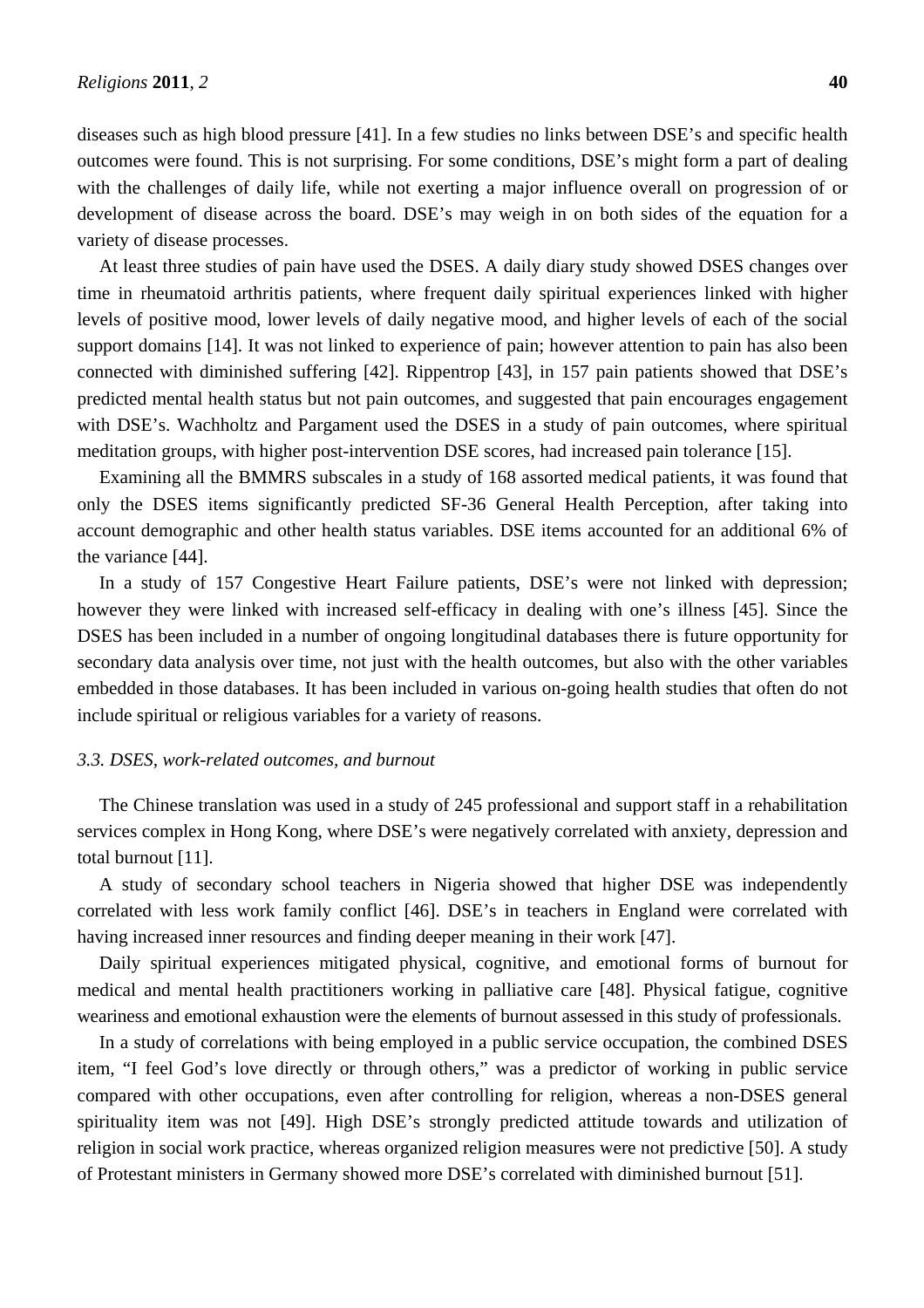#### *3.4. DSES and relationship outcomes*

In a study of how spouses help one another following trauma, partners who reported more emotional regulation and higher levels of daily spiritual experience provided more help to the victim of trauma. Although emotional regulation was initially a predictor, once other variables were controlled for, only DSES remained a significant predictor [52]. Examining the entire set of BMMRS dimensions (e.g., meaning, private practices, affiliation, religious coping), and reported marital happiness on the GSS, Bell found that of the BMMRS dimensions, a married man's daily spiritual experiences was the domain most strongly correlated with his self-reported marital happiness, followed by his organizational religiousness, and beliefs concerning forgiveness. Forgiveness was most strongly correlated with a married woman's self-reported marital happiness, followed by her daily spiritual experiences [53].

Brelsford *et al.* found that spiritual disclosure in 378 adults correlated with DSE's, which was also correlated with measures of generativity [54]. The two compassionate love items on the full DSES have been used in a number of studies [28,55]. They have been useful in studies of altruism and self-giving behaviors and attitudes, particularly when motivation is of interest. Lower levels of daily spiritual experiences correlated with having fewer close friends among a mixed sample of 409 adults and 84 older adults [20]. In a longitudinal study of older adults, positive association was found between social network integration and spiritual experiences in older adults [39].

In 85 individuals grieving the death of a significant person in their lives, those evidencing high DSE's showed lower levels of problematic grief affect. Church attendance influenced affect only to the extent that it was positively correlated with DSE's [56].

#### *3.5. DSES in adolescents*

Adolescents are often neglected in religiousness/spirituality research. The DSES was originally developed by including interviews with adolescents. The scale has been validated in adolescents, where in an ethnically diverse sample of 12–18 year olds in New York City it has shown good internal consistency and good test-retest performance [57].

Van Dyke *et al.* found more frequent DSE's to be a significant predictor of higher psychological adjustment and lower psychological distress in a group of urban lower socioeconomic status adolescents [58]. They also found in this group that daily spiritual experiences are associated with positive affect for males and females, and a predictor of life satisfaction for adolescent males. A regression analysis of 615 adolescents showed that daily spiritual experiences, forgiveness and positive religious coping were associated with less depressive symptomatology exclusively in girls [59].

Park *et al.* studied 167 young adults following diagnosis with a variety of cancers to better understand what motivates the kinds of self care health behaviors particularly required in these young people. Results showed that religious attendance had little impact on health behaviors, while daily spiritual experiences were related to greater performance of health behaviors [60]. Self-assurance only partially mediated these effects.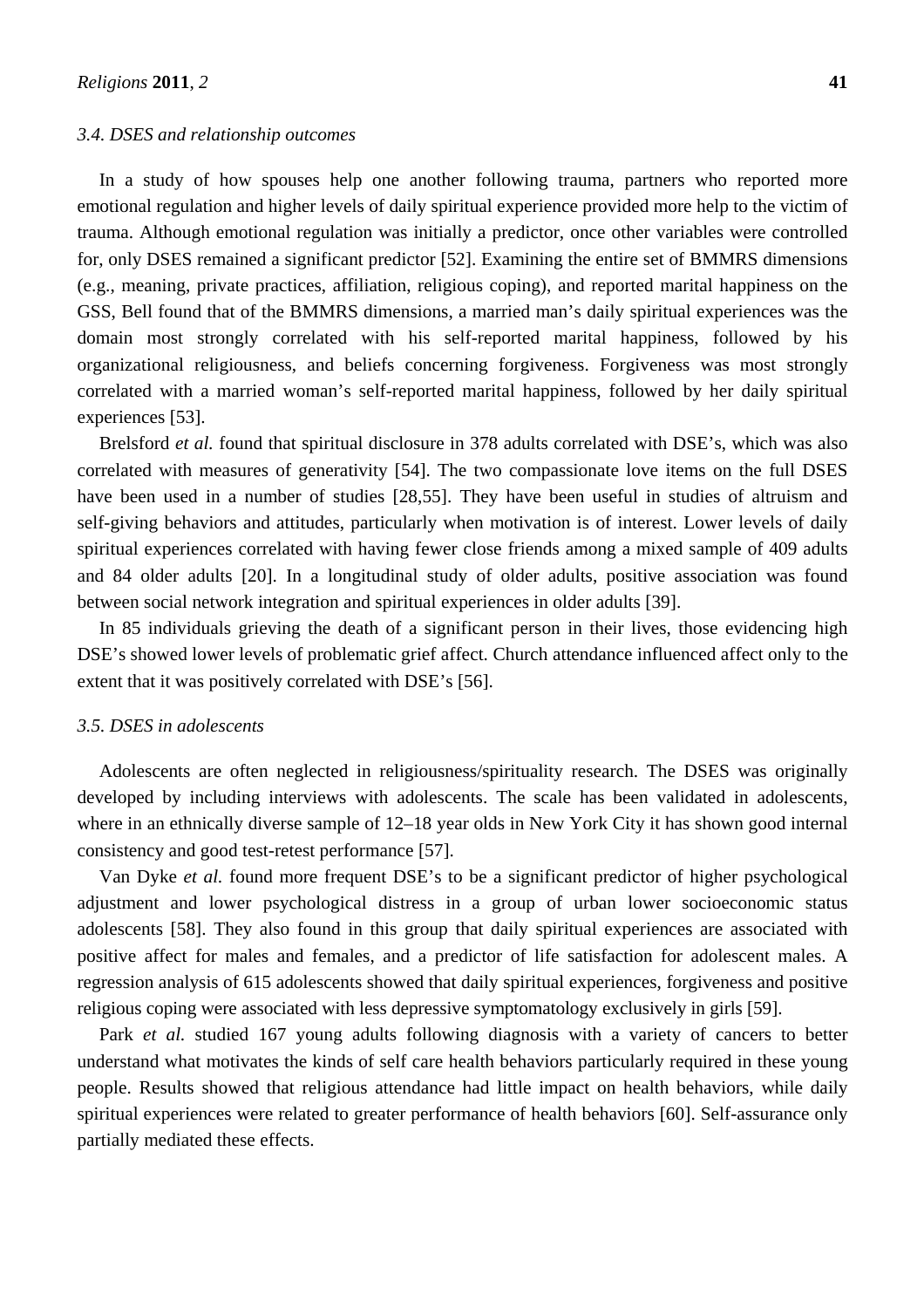#### *3.6. DSES and addictions*

Robinson *et al.* followed 123 alcoholics for six months following entry into treatment. Analysis showed that increases in DSE's (but not positive religious coping or forgiveness) were associated with increased odds of no heavy drinking at six months, even controlling for AA involvement [17].

In an analysis of 198 alcoholics using two subsets of DSES items, both subsets were correlated with longer sobriety and helping behaviors [21]. Lower alcohol intake has been associated with higher DSE's [2]. The DSES currently forms part of an ongoing study of adolescent alcohol abuse and helping behaviors. Shorkey and Uebel reviewed 10 measures for use in addiction research, and concluded regarding the DSES that "the usefulness of this scale for assessing the spiritual experience of a person in treatment and recovery may be profound" [61].

#### *3.7. DSES and psychological measures*

The GSS data shows a robust positive association between DSES and happiness, excitement with life, self-esteem, and optimism. By contrast, DSES demonstrated little relationship to negative affect in this dataset. DSES effects are present no matter what the gender, age, socioeconomic status, race [12].

Bailly and Roussiau, using a DSES translation in 165 French adults age 65 and older, showed higher scores associated with higher life satisfaction and self-reported good health, but no relationship with depressive symptoms [9].

In a study of male prison inmates, increased DSE was linked to better emotional health [62]. Ciarrochi and Deneke showed relationships with positive emotion and cognitive well-being above and beyond predictions from personality variables, public religious factors, gender and age [63,64]. Data from a variety of sources showed DSE was negatively associated with state-trait anxiety, and perceived stress and positively correlated with optimism, perceived social support and quality of life [2]. Moderate links have been shown between higher DSE's and greater well-being in widows and widowers [65]. In inner city elders, having better mental health was correlated with higher DSE [66].

In groups of European Basques and Mexicans, Mayoral *et al.* found that DSE was positively correlated with life satisfaction, positive affect, and psychological well-being, and negatively correlated with indicators of anxiety and depression. They found no correlations with the Big Five personality factors [33].

DSE's are not uniformly associated with depression across the board. The scale was designed such that one could respond positively to the items even when depressed or experiencing negative affect. However, an inverse relationship of DSE's with depression was found in some groups. In adolescents DSE predicted less depression [59]. The DSES was put on a National Institutes of Health longitudinal study of post heart attack outcomes. No link was found to survival or re-infarction, however higher DSE correlated with less depression [67]. In a group of arthritis patients, higher DSE was correlated with more energy and less depression [41]. Mofidi *et al.* found a relationship of more DSE's to less depression in 630 adults, an association moderated by age and stress [68]. Suggested mediators were optimism, volunteering and social support. In a cross-sectional survey of more than 800 consecutively admitted patients at Duke University Medical Center, Koenig and colleagues found significant positive associations between the DSES and social support and levels of cooperativeness, and inverse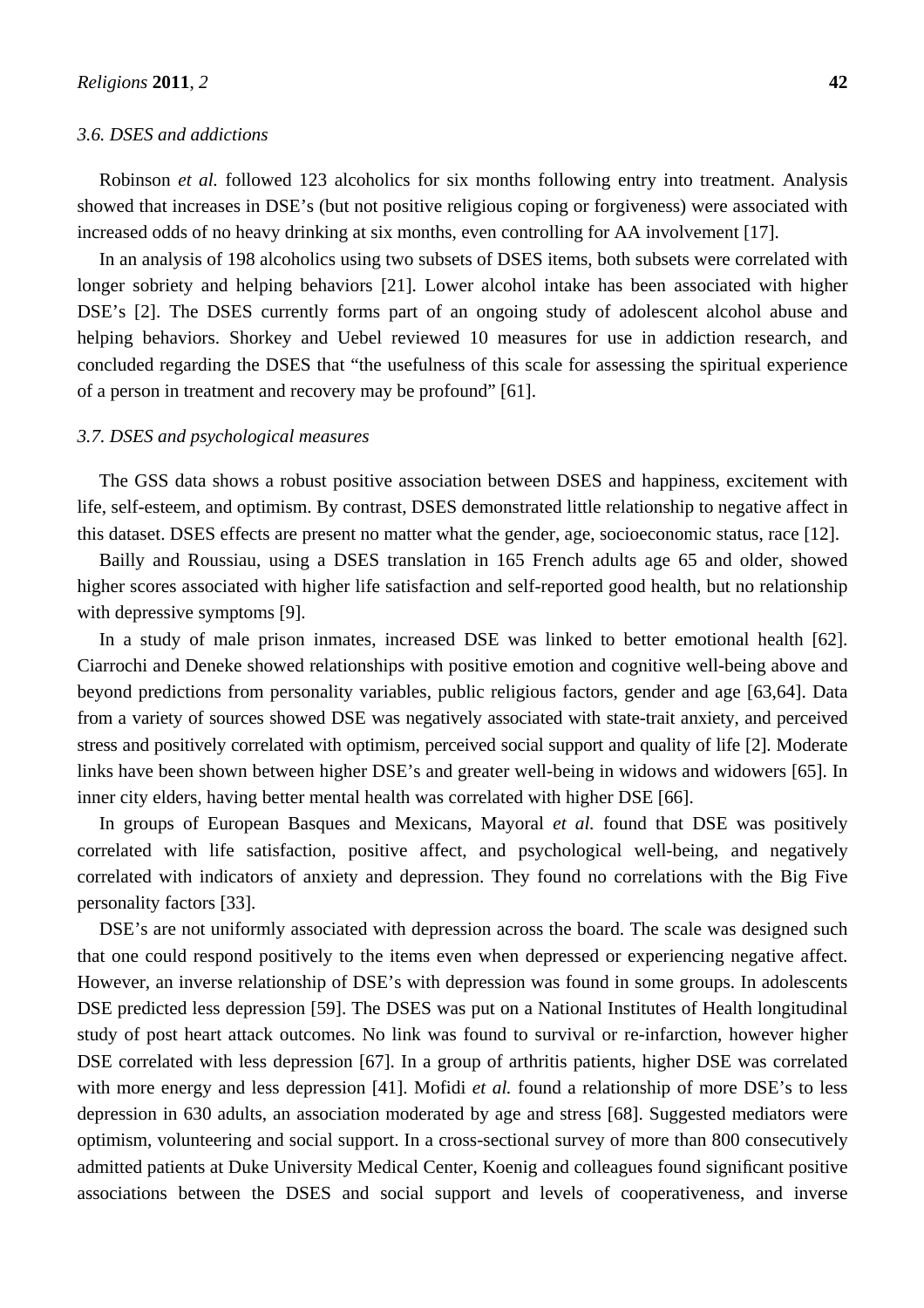associations between the DSES and depressive symptoms [37]. Skarupski *et al.* found an inverse association between frequency of spiritual experiences and depressive symptoms in older adults [39].

In 497 adults, lower levels of spiritual experience were associated with higher levels of depression, anxiety, loneliness, and fewer close friendships, controlling for other religion, age, gender and education [20]. In survivors of domestic violence, higher DSES predicted fewer depressive symptoms and higher levels of social support [69]. The positive relationship between loneliness and depression, significantly associated among homebound older adults, was weaker among the older persons who reported higher scores levels of DSE [70].

# *3.8. DSES as a measure of spiritual outcomes and change over time*

When people have been interested in examining change in spirituality over time, they have often used the DSES. It has been used to measure change following various interventions in healthcare, substance abuse treatment, education, and religious settings [16-18].

A control group study of the effects of two 1-day spiritual retreats on nurses' spirituality in a group of 199 critical care nurses, showed higher DSE's at the end of the retreat and six months post retreat [71]. In another study, the investigation of the efficacy of a self study program designed to teach nurses how to talk with patients about spirituality also showed changes in DSES scores using pre and post-test evaluations. In comparing nurses in the field with student nurses, the DSE scores of the students increased more than the practicing nurses over the course of the intervention [16].

A study looking at the effects of face-to-face prayer for patients with depression and anxiety showed that DSES scores in patients remained higher a month following the intervention [72]. A Canadian holistic medicine outcomes database has listed the DSES as one possible outcome measure [73].

A controlled trial of spiritual direction in a substance abuse population did not show an effect of the intervention on substance intake, as both groups improved over time. However the DSE's increased somewhat over the course of the intervention, and remained so six months later, whereas psychological variables showed less improvement over the course of the intervention compared with treatment as usual [74]. An online program intended to cultivate sacred moments used the DSES as the outcome measure for the 83 participants [18]. The control group wrote daily about their lives. Both groups showed decreases in perceived stress and increases in DSES over time and at six week follow-up.

The DSES is often used when others are developing scales of religious/spiritual variables to be used in specific contexts. For example, Cole *et al.* developed a spiritual transformation scale to be used in cancer patients, and found their scale highly correlated with the DSES [75]. Spiritual growth correlated positively with DSES and spiritual decline varied inversely. Hall, when developing a scale of spiritual maturity, in the Episcopal faith tradition, found higher scores on certain DSES items in "well-formed" Episcopalians [76].

Wachholtz and Pargament used the DSES as an outcome measure in their study of secular *versus* spiritual meditation. Spiritual experiences increased over time, more so in the spiritual than secular meditation group, although both groups showed some increase in DSE's [15].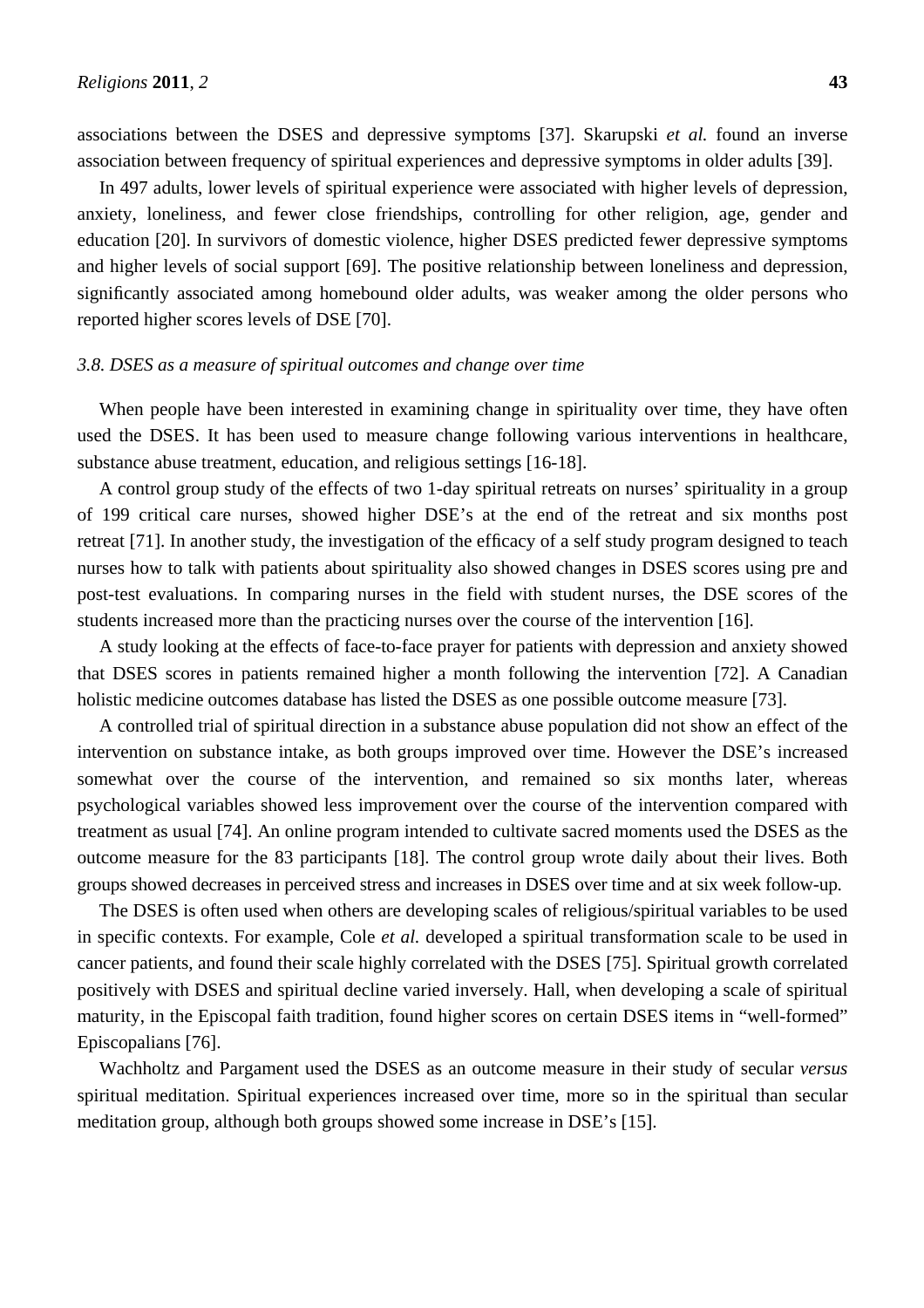## **4. Conclusions**

With a respect for theistic traditions built into it, as well as inclusion of items that are often more widely accessible, the DSES has the capacity to both bridge differences and find common ground. The experiences addressed have importance to many people and can provide a connection to other aspects of life. As religious connections becomes stronger for many, and at the same time many people become alienated from organized religion, this instrument can address the religiousness/spirituality of a variety of kinds of people. The focus on experience rather than belief helps this, and its intercultural utility has been confirmed in a variety of cultures world-wide. Differences and similarities may influence various features of life.

Many report these experiences frequently, both those who are explicitly religious and those who are not, showing that relationship with the transcendent is a reality of life for many people on a regular basis. And this relationship has a connection with other parts of life, as found in various studies. For some it is an intimate relationship with a divine person, for others with a divine being beyond personhood. For these many people, this is a genuine relationship. For others, the connection is with a transcendent in a more diffuse sense, but particularized in various moments. The DSES has a capacity to tap into a sense of the real beyond what is seen or touched, a sense that exists for many people across religions and cultures. Formulation in a numerical scale allows statistical analysis and comparative work (see Table 1).

The full DSES complements other scales and can be usefully combined with scales of attendance, affiliation, coping, and private and public practice to flesh out a larger construct of religiousness/spirituality. The DSES is more acceptable than many scales to non-religious researchers and respondents partly due to the substantive section of non-explicitly religious questions. On the other hand, many religiously oriented researchers and respondents are reassured to see that orientation also reflected. It does not require exclusive separation of the constructs. One of the strengths of using social science tools is that they can help us to better understand those who are not like ourselves. The utility of this instrument is linked to its development. Using a theoretical framework and extensive qualitative testing together with a strong qualitative verification phase helped link the measure to the constructs of interest. Many translations of the scale exist and are proving useful in a variety of cultures worldwide confirming its wider applicability. U.S. population data norms for the scale exist. It has a solid psychometric base. Links have been established between the DSES and a variety of other variables. The concreteness of the items facilitate recall and accurate self-report.

Our relationships with others can be informed by the studies using the DSES in significant ways. The scale is relational in construction, and it is not surprising that scores on the scale have correlations with our relationships with others in concrete ways. The compassionate love items describe moments when people stretch out to those around them in care and acceptance and the two love perception items describe moments that perceived care flows in from a transcendent source either directly or through individuals. Although beliefs that "God loves us," or that one ought to love others are both important, the DSES measures a felt sense of this love as it touches daily life, and might affect our decisions, attitudes and actions. The DSES provides the opportunity to examine how transcendent love and care may help to fuel love and care for others [77].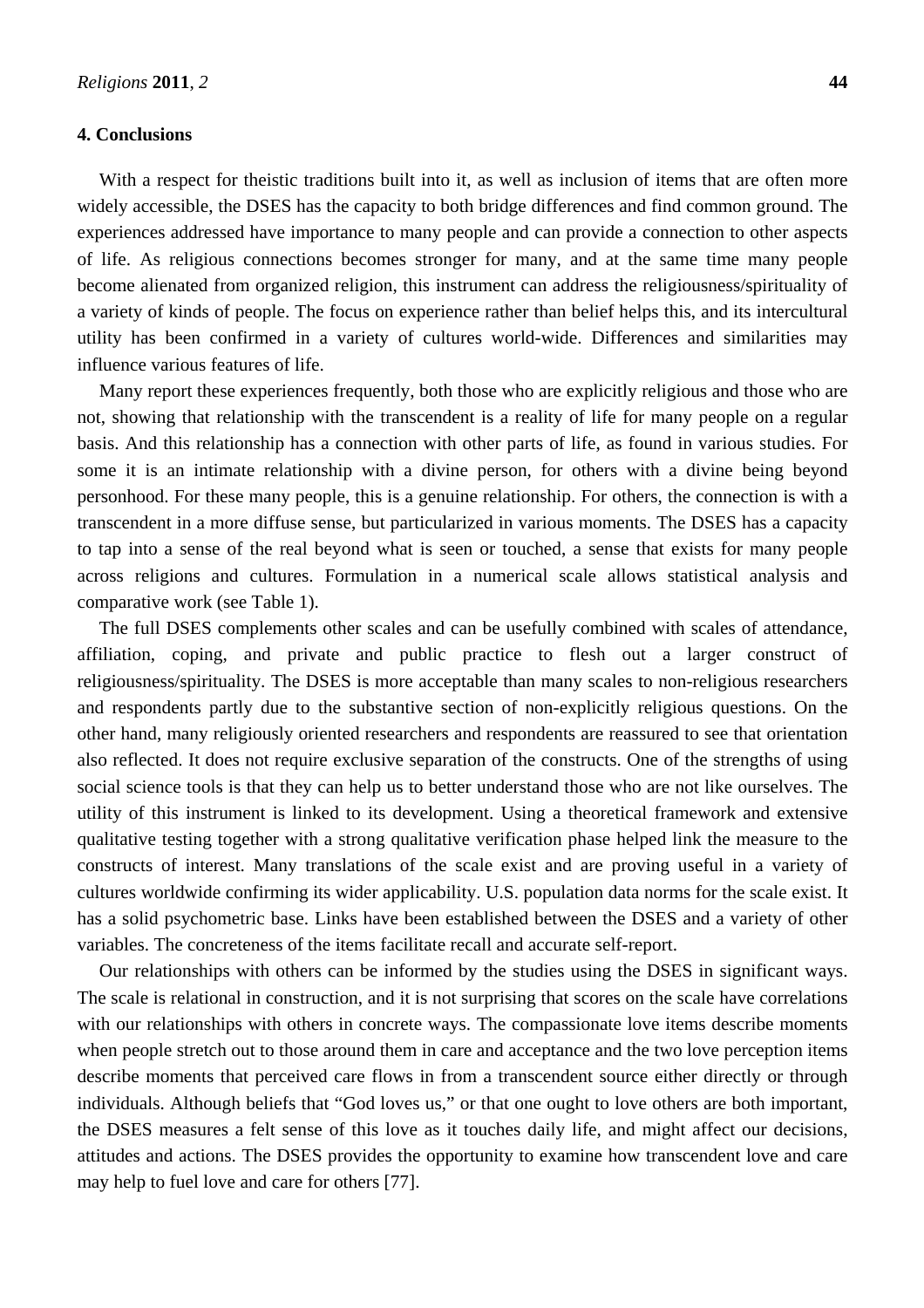Studies in adolescents show particular promise in use of the instrument. Less adherence to organized religion is being found in adolescents, and it may be possible to assess how spirituality may still be relevant using a tool such as the DSES. Older adults are another group of special interest. The aging population is facing challenges and the proportion of elders is growing. The increasing role spirituality/religiousness may play in life as we age, seen using the DSES and other measures, may provide opportunity for increased utilization of a significant resource for older adults. Studies in addiction have shown the role of spirituality in dealing with the damages of addiction, and the DSES is a sensitive tool to capture some features of spirituality that might protect from substance abuse. Results showing the protective role of DSE's in burnout also point to additional resources in difficult times for many others.

As an outcome measure it has provided an opportunity to assess changes over time using a spiritually sensitive instrument. It is currently being used as an assessment tool in ministry programs in religious settings, as well as assessing effects of training programs for health and social service professionals. It can be examined both as a factor correlated with others and involved in a causal chain, and also as a measure of certain spiritual outcomes. Opportunities to study DSES scores over time can continue to yield more information. Do practices that increase spiritual experience have positive effects on a variety of other outcomes? Which practices are most likely to increase spiritual experiences? Are some spiritual experiences particularly sensitive to certain kinds of interventions? Religious practices from faith traditions tested over time provide a rich resource here, as well as possibly more non-traditional approaches [3].

Although it was originally developed for use in health studies, the DSES continues to be used even more in other areas as described here. Ongoing studies are taking place: In both Pakistan and India examining spirituality in the workplace; Saudi Arabia in psychiatric work; the Philippines in health care training; on post-traumatic growth in Italy; Ireland in a study of the effects of guided imagery in prayer on spiritual growth; in humanitarian workers in Malaysia; in a study of adolescent offenders; in Puerto Rico examining psychosocial outcomes; with doctoral students in clinical psychology, social work, religious studies, exercise science, ministry and occupational therapy. It is being used in the field in churches, pastoral care, health settings, palliative care, addiction treatment, and social work. The spectrum of translations noted in this paper indicates studies being conducted in various cultures worldwide.

What are the implications for action and attitude given the growing body of results from the use of the DSES? There is growing indication that if one can enhance spiritual experiences, this, in turn may in various ways enhance the lives of the persons having them. The positive life contributions of social support, and negative contributions of loneliness, continue to be supported by research. The DSES measures "relationship with the transcendent" which is not dependent on social circumstances and may provide resiliency for many. But also, and possibly more importantly, from a religious/spiritual perspective DSE's in themselves are of value. They enrich the spiritual lives of those who value relationship with the transcendent as something of significance and importance in and of itself. However they also seem to be linked to a variety of positive outcomes and psychological states and good workplace and relationship outcomes. This is worth attending to when we consider the additional value spiritual and religious experiences may bring to people's lives, and to those around them.

Research using the DSES has the potential to continue to inform us about how ordinary spiritual experience and mental and physical health and well-being interact with one another. It also continues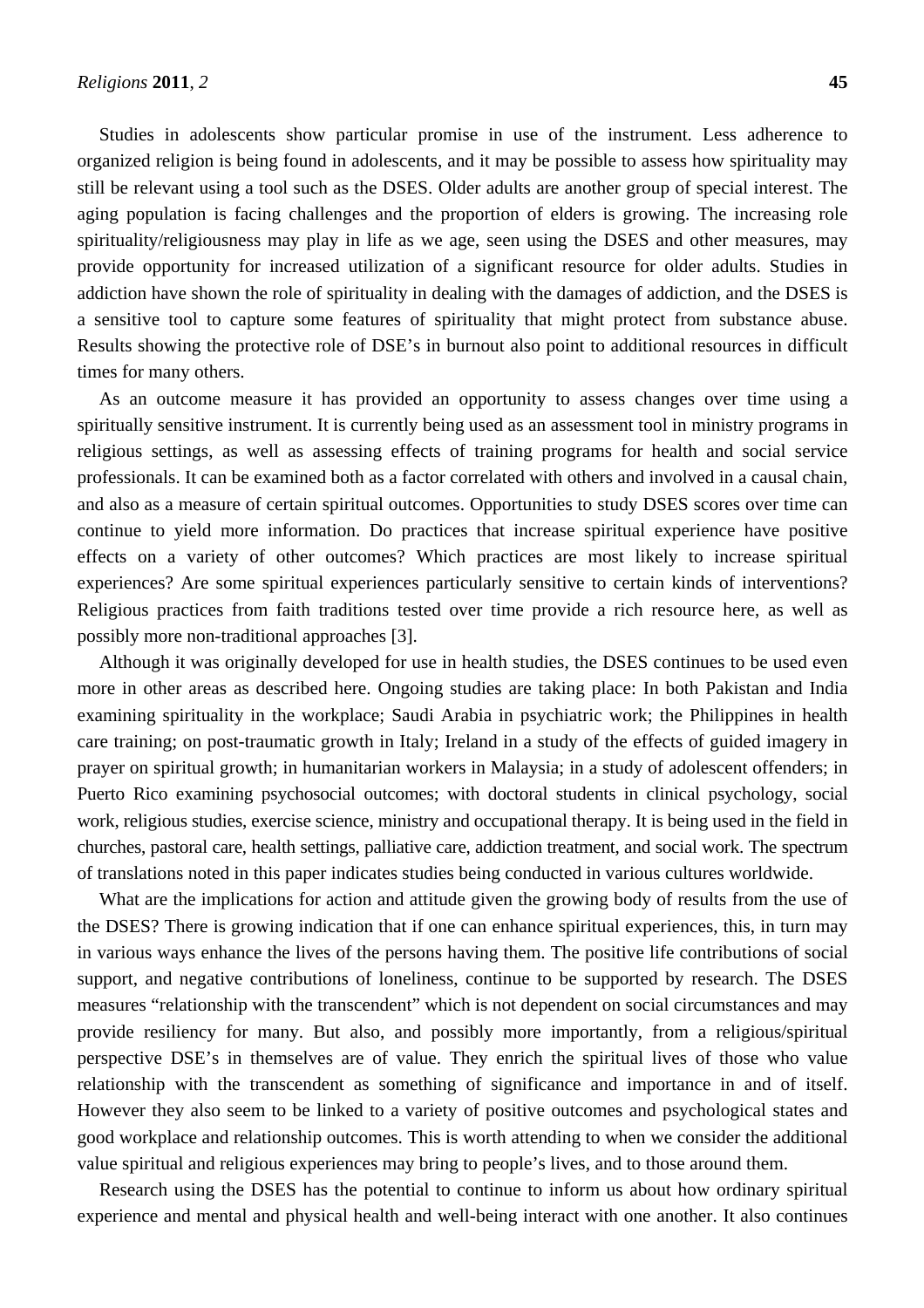to inform us about the nature of spiritual experiences, how they may form a part of life for many kinds of people, and gives insight into various aspects of spiritual/religious life and its development.

# **References and Notes**

- 1. Underwood, L.G. Ordinary spiritual experience: Qualitative research, interpretive guidelines, and population distribution for the Daily Spiritual Experience Scale. *Arch. Psychol. Rel.* **2006**, *28*, 181-218.
- 2. Underwood, L.G.; Teresi, J.A. The Daily Spiritual Experience Scale: Development, theoretical description, reliability, exploratory factor analysis, and preliminary construct validity using health-related data. *Ann. Behav. Med.* **2002**, *24*, 22-33.
- 3. Underwood, L.G. A working model of health: Spirituality and religiousness as resources: Applications to persons with disability. *J. Relig. Disabil. Health* **1999**, *3*, 51-71.
- 4. Underwood, L.G. Now bounded, now immeasurable: Perspectives on time in disability, in suffering and at end of life. *Med. Humanit.* **2007**, *33*, 11-15.
- 5. Idler, E.; Musick, M.; Ellison, C.; George, L.; Krause, N.; Ory, M.G.; Pargament, K.I.; Powell, L.H.; Underwood, L.G.; Williams, D.R. Measuring multiple dimensions of religion and spirituality for health research. *Res. Aging* **2003**, *25*, 327-364.
- 6. Underwood, L.G.; Lowry, W.S. The incidence and pathogenesis of invasive cutaneous malignant melanoma in Northern Ireland. *Br. J. Cancer* **1986**, *53*, 75-80.
- 7. Cohen, S., Kessler, R.C., Underwood, L.G. *Measuring Stress: A Guide for Health and Social Scientists*; Oxford University Press: New York, NY, USA, 1997.
- 8. Cohen, S., Underwood, L.G., Gottlieb, B.H., *Social Support Measurement and Intervention: A Guide for Health and Social Scientists*; Oxford University Press: New York, NY, USA, 2000.
- 9. Bailly, N.; Roussiau, N. The Daily Spiritual Experience Scale (DSES): Validation of the short form in an elderly French population. *Can. J. Aging* **2010**, *29*, 223-231.
- 10. Mayoral Sanchez, E.; Underwood, L.G.; Laca Arocena, F.; Mejía Ceballos, J.C. Validation of the Spanish version of Underwood's Daily Spiritual Experience Scale in Mexico. *Int. J. Hisp. Psychol.* **2011**, in press.
- 11. Ng, S.-M.; Ted, C.T.; Fong, E.; Tsui, Y.L.; Friendly, A.-Y.; Law, S.K.W. Validation of the Chinese version of Underwood's Daily Spiritual Experience Scale—transcending cultural boundaries? *Int. J. Behav. Med.* **2009**, *16*, 91-97.
- 12. Ellison, C.G.; Fan, D. Daily spiritual experiences and psychological well-being among US adults. *Soc. Indic. Res.* **2008**, *88*, 247-271.
- 13. Loustalot, F.; Wyatt, S.; Boss, B. Psychometric examination of the Daily Spiritual Experiences Scale. *J. Cult. Divers.* **2006**, *13*, 162-167.
- 14. Keefe, F.J.; Affleck, G.; Lefebvre, J.; Underwood, L.; Caldwell, D.S.; Drew, J.; Egert, J.; Gibson, J.; Pargament, K. Living with rheumatoid arthritis: The role of daily spirituality and daily religious and spiritual coping. *J. Pain* **2001**, *2*, 101-110.
- 15. Wachholtz, A.B.; Pargament, K.I. Is spirituality a critical ingredient of meditation? Comparing the effects of spiritual meditation, secular meditation, and relaxation on spiritual, psychological, cardiac, and pain outcomes. *J. Behav. Med.* **2005**, *28*, 369-384.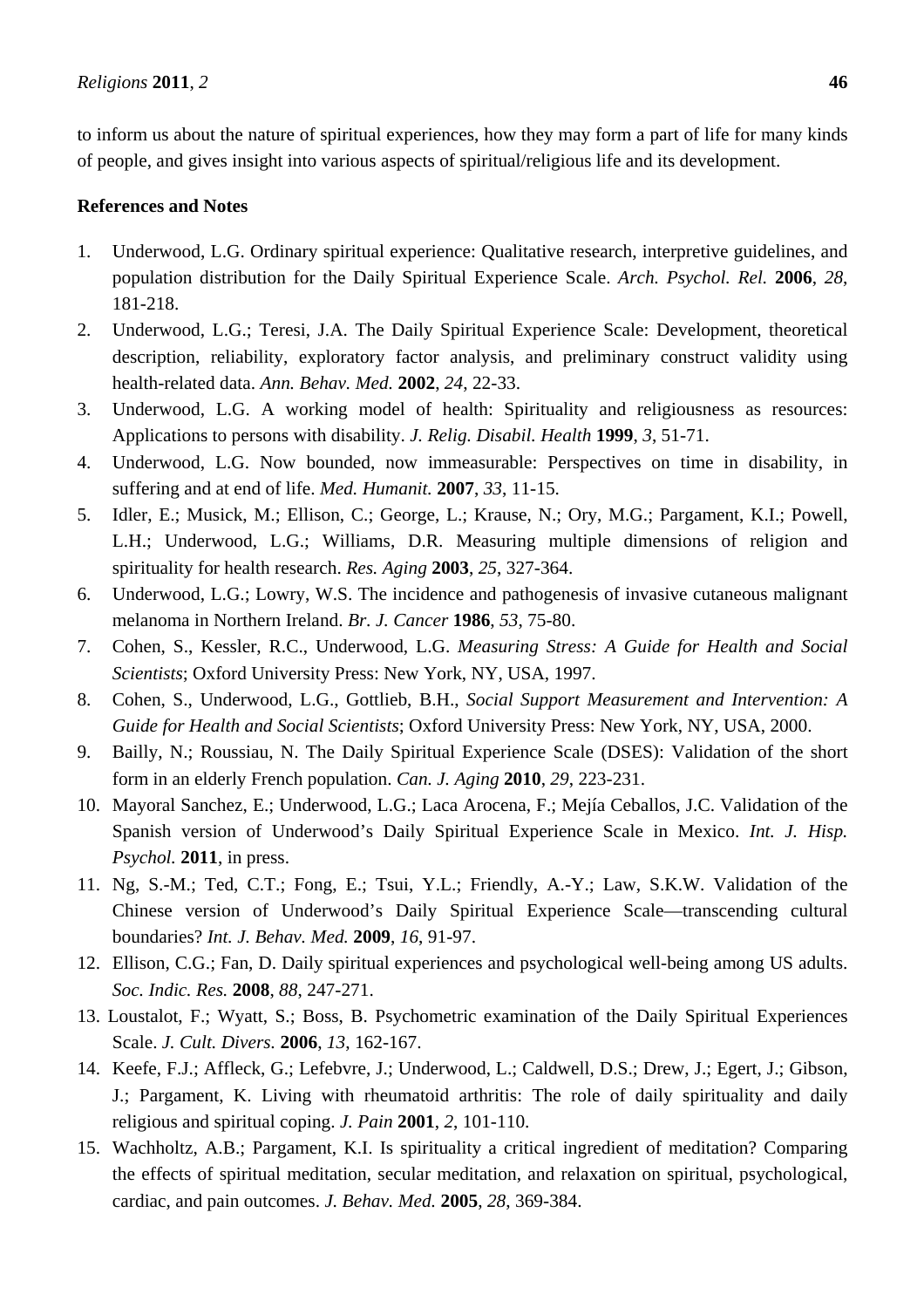- 17. Robinson, E.; Cranford, J.; Webb, J.; Brower, K. Six-month changes in spirituality, religiousness, and heavy drinking in a treatment-seeking sample. *J. Stud. Alcohol Drugs* **2007**, *68*, 282-290.
- 18. Goldstein, E.D. Sacred moments: Implications on well-being and stress. *J. Clin. Psychol.* **2007**, *63*, 1001-1019.
- 19. Schmidt, M. *Skala zur Erfassung von spirituellen Erfahrungen im Alltag: deutsche Adaptation mit Hilfe von Strukturgleichungsmodellen* (Scale for the assessment of spiritual experiences in everyday life: German adaptation using structural equation models), Diplomarbeit, U of Frankfurt am Main, 2010.
- 20. Kalkstein, S.; Tower, R.B.; The Daily Spiritual Experience Scale and well-being: Demographic comparisons and scale validation with older Jewish adults and a diverse internet sample. *J. Relig. Health* **2009**, *48*, 401-417.
- 21. Zemore, S.E.; Kaskutas, L.A. Helping, spirituality and Alcoholics Anonymous in recovery. *J. Stud. Alcohol* **2004**, *65*, 383-391.
- 22. Stewart, C.; Koeske, G.F. A preliminary construct validation of the Multidimensional Measurement of Religiousness/Spirituality Instrument: A study of Southern USA. *Int. J. Psychol. Relig.* **2009**, *16*, 181-196.
- 23. Holder, M.D.; Coleman, B.; Wallace, J. M. Spirituality, religiousness, and happiness in children aged 8-12 years. *J. Happiness Stud.* **2008**, *11*, 131-150.
- 24. Pargament, K.I.; Smith, B.; Koenig, H.G.; Perez, L. Patterns of positive and negative religious coping with major life stressors. *J. Sci. Study Relig.* **1998**, *37*, 710-724.
- 25. Goggin, K.; Murray, T.; Malcarne, V.; Metcalf, K.; Gerkovich, M. What's God got to do with it? Adolescents' beliefs about God's role in their alcohol use*.* Presented at the 26th Annual Scientific Meeting of the Research Society on Alcoholism, Ft. Lauderdale, FL, USA, June 2003.
- 26. Oliveira, A.L.; Kimura, M.; Mishima, L.S. Cross-cultural adaptation and validation of the Daily Spiritual Experience Scale for the Brazilian culture. *Qual. Life Res.* **2010**, *19* (Suppl. 1), 48.
- 27. Dean, M. Islam and psychosocial wellness in an American Afghan refugee community. PhD dissertation, Curtin University, Centre for International Health, 2006.
- 28. Underwood, L.G. The human experience of compassionate love: Conceptual mapping and data from selected studies. In *Altruism and Altruistic Love: Science, Philosophy, and Religion in Dialogue*; Post, S.G., Underwood, L.G., Schloss, J.P., Hurlbut, W.B., Eds.; Oxford University Press: New York, NY, USA, 2002; pp. 72-88.
- 29. Underwood, L.G. Chapter 1: Compassionate love: A framework for research. In *The Science of Compassionate Love: Theory, Research and Applications*; Fehr, B., Sprecher, S., Underwood, L.G., Eds.; Wiley-Blackwell: Malden, MA, USA, 2009; pp. 3-25.
- 30. Emmons, R.A.; McCullough, M. Counting blessings *versus* burdens: An experimental investigation of gratitude and subjective well-being in daily life. *J. Personal. Soc. Psychol.* **2003**, *84*, 377-389.
- 31. de Boer, A.G.; van Lanschot, J.J.; Stalmeier, P.F.; van Sandick, J.W.; Hulscher, J.B.; de Haes, J.C.; Sprangers, M.A. Is a single-item visual analogue scale as valid, reliable and responsive as multi-item scales in measuring quality of life? *Qual. Life Res.* **2004**, *13*, 311-320.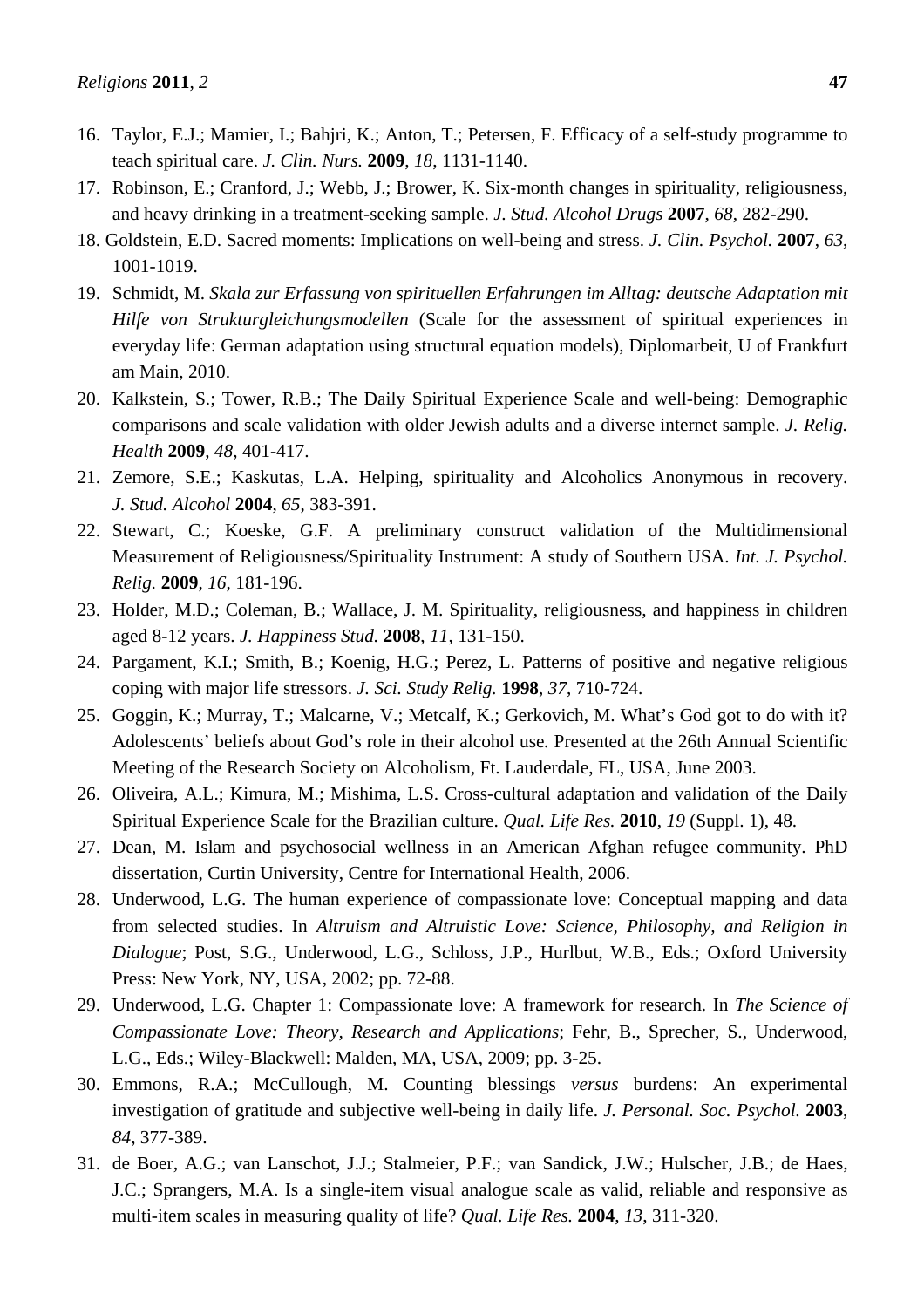- 32. General Social Survey Home Page. http://www.norc.uchicago.edu/GSS+Website/ (accessed on 15 December 2010).
- 33. Sanchez, E.G.M.; Arocena, F.A.L.; Ceballos, J.C.M. Daily spiritual experience in Basques and Mexicans: A quantitative study. *J. Transpers. Res.* **2010**, *2*, 10-25.
- 34. Loustalot, F.; Wyatt, S.B.; Sims, M.; Ellison, C.G.; Taylor, H.A.; Underwood, L.G. Psychometric testing of the Daily Spiritual Experiences Scale among African Americans in the Jackson Heart Study. *J. Relig. Health* **2009**, doi: 10.1007/s10943-009-9278-2.
- 35. Duffy, R. Spirituality, religion, and work values. *J. Psychol. Theol.* **2010**, *38*, 1-17.
- 36. Maselko, J.; Kubzansky, L.D. Gender differences in religious practices, spiritual experiences and health: Results from the US General Social Survey. *Soc. Sci. Med.* **2006**, *62*, 2848-2860.
- 37. Koenig. H.G.; George, L.K.; Titus, P.; Meador, K.G. Religion, spirituality, and acute care hospitalization and long-term care by older patients. *Arch. Intern. Med.* **2004**, *164*, 1579-1585.
- 38. Koenig, H.G.; George, L.K.; Titus, P. Religion, spirituality and health in medically ill hospitalized older patients. *J. Am. Geriatr. Soc.* **2004**, *52*, 554-562.
- 39. Skarupski, K.; Fitchett, G.; Evans, D.; Mendes, C.F. Daily spiritual experiences in a biracial community-based population of older adults. *Aging Men. Health* **2010**, *14*, 779-789.
- 40. Boswell, G.H.; Kahana, E.; Dilworth-Anderson, P. Spirituality and healthy lifestyle behaviors: Stress counter-balancing effects on the well-being of older adults. *J. Relig. Health* **2006**, *45*, 587-602.
- 41. McCauley, J.; Tarpley, M.J.; Haaz, S.; Bartlett, S.J. Daily spiritual experiences of older adults with and without arthritis and the relationship to health outcomes. *Arthritis Rheum.* **2008**, *59*, 122-128.
- 42. McCracken, L.M.; Gauntlett-Gilbert, J.; Vowles, K.E. The role of mindfulness in a contextual cognitive-behavioral analysis of chronic pain-related suffering and disability. *Pain* **2007**, *131*, 63-69.
- 43. Rippentrop, A.E.; Altmaier, E.M.; Chen, J.J. The relationship between religion/spirituality and physical health, mental health, and pain in a chronic pain population. *Pain* **2005**, *116*, 311-321.
- 44. Campbell, J.D.; Yoon, D.P.; Johnstone, B. Determining relationships between physical health and spiritual experience, religious practices, and congregational support in a heterogeneous medical sample. *J. Relig. Health* **2010**, *49*, 3-17.
- 45. Park, C.L.; Brooks, M.; Sussman, J. Dimensiions of religion and spirituality in psychological adjustment in older adults living with congestive heart failure. In *Faith and Well-being in Later Life: Linking Theory with Evidence in an Interdisciplinary Inquiry*; Ai, A., Ardelt, M., Eds.; Nova Science Publishers: Hauppauge, NY, USA, 2009; pp. 41-58.
- 46. Ayo, H.T.; Agofure, S.H.; Adebukola, K. Psychosocial variables as predictors of work family conflict among secondary school teachers in Irele Local Government Area, Ondo State, Nigeria. *Pak. J. Soc. Sci.* **2009**, *6*, 11-18.
- 47. Woods, G. The 'bigger feeling': The importance of spiritual experience in educational leadership. *Educ. Manag. Adm. Leadersh.* **2007**, *35*, 135-155.
- 48. Holland, J.M.; Neimeyer, R.A. Reducing the risk of burnout in end-of-life care settings: The role of daily spiritual experiences and training. *Palliat. Support. Care* **2005**, *3*, 173-181.
- 49. Houston, D.J. Spirituality and public service. *Public Adm. Rev.* **2007**, *16*, 88-102.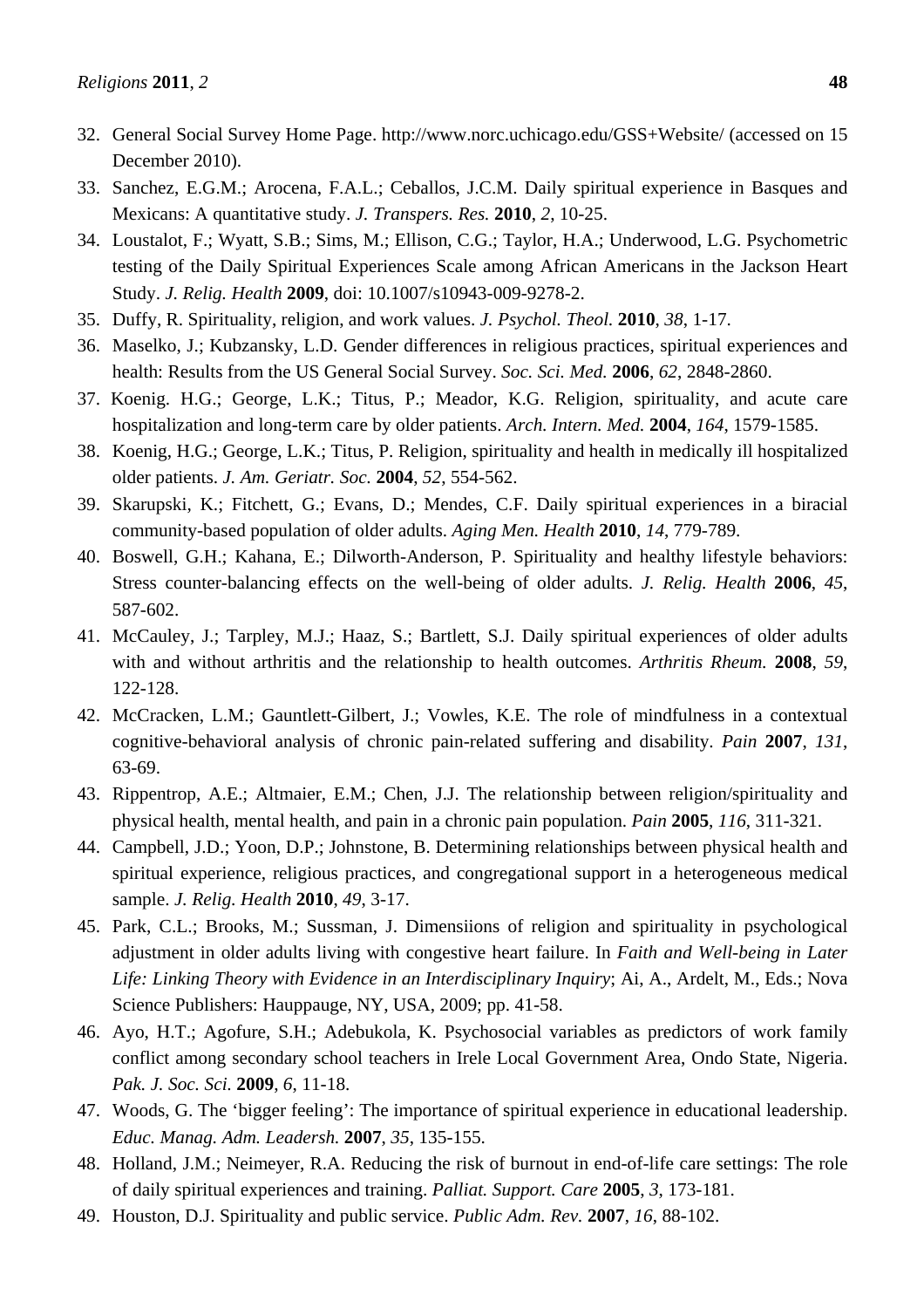- 50. Stewart, C.; Koeske, G.F.; Koeske, R.D. Personal religiosity and spirituality associated with social work practitioners' use of religious-based intervention practices. *J. Relig. Spiritual. Soc. Work: Soc. Thought* **2006**, *25*, 69-85.
- 51. Voltmer, E.; Büssing, A.; Thomas, C.; Spahn, C. Religiosität, Spiritualität, Gesundheit und Berufsbezogene Verhaltensmuster bei Pastoren zweier freikirchlich-protestantischer Denominationen/Religiosity (Spirituality, health and work-related behavior patterns in pastors of two Free Protestant denominations). *Psychother. Psych. Med.* **2010**, *60*, 425-433.
- 52. Maisel, N.; Rauer, A.; Marshall, G.; Karney, B.R. Social support after a partner's traumatic injury: Situational, relationship, and individual difference predictors. In *Support processes in intimate relationships*; Sullivan, K., Davila, J., Eds.; Oxford University Press: New York, NY, USA, 2010; pp. 264-288.
- 53. Bell, D.E., Jr. The relationship between distal religious and proximal spiritual variables and selfreported marital happiness. PhD dissertation, Florida State University College of Medicine, 2009.
- 54. Brelsford, G.M.; Marinelli, S.; Ciarrochi, J.W.; Dy-Liacco, G.S. Generativity and spiritual disclosure in close relationships. *Psychol. Relig. Spritual.* **2009**, *1*, 150-161.
- 55. Fehr, B., Sprecher, S., Underwood, L.G. *The Science of Compassionate Love: Theory, Research and Applications*; Wiley-Blackwell: Malden, MA, USA, 2009.
- 56. Easterling, L.; Gamino, L.; Sewell, K.W.; Stirman, L.S. Spiritual experience, church attendance, and bereavement. *J. Past. Care* **2000**, *54*, 263-275.
- 57. Harris, S.K.; Sherritt, L.R.; Holdeer, D.W.; Kulig, J. Shrier, L.A.; Knight, J.R. Reliability and validity of the brief multidimensional measure of religiousness/spirituality among adolescents. *J. Relig. Health* **2008**, *47*, 438-457.
- 58. Van Dyke, C.J.; Glenwick, D.; Cecero, J.; Kim, S.K. The relationship of religious coping and spirituality to adjustment and psychological distress in urban early adolescents. *Ment. Health Relig. Cult.* **2009**, *12*, 369-383.
- 59. Desrosiers, A.; Miller, L. Relational spirituality and depression in adolescent girls. *J. Clin. Psychol.* **2007**, *63*, 1021-1037.
- 60. Park, C.L.; Edmondson, D.; Hale-Smith, A.; Blank, T.O. Religiousness/spirituality and health behaviors in younger adult cancer survivors: Does faith promote a healthier lifestyle? *J. Behav. Med.* **2009**, *32*, 582-591.
- 61. Shorkey, C.; Uebel, M.; Windsor, L.C. Measuring dimensions of spirituality in chemical dependence treatment and recovery: Research and practice. *Int. J. Ment. Health Addict.* **2008**, *6*, 286-305.
- 62. Allen, R.S.; Phillips, L.L.; Roff, L.L.; Cavanaugh, R.; Day, L. Religiousness/spirituality and mental health among older male inmates. *Gerontol.* **2008**, *48*, 692-697.
- 63. Ciarrocchi, J.W.; Deneke, E. Happiness and the varieties of religious experience: Religious support, practices, and spirituality as predictors of well-being. *Res. Soc. Sci. Study Relig.* **2005**, *15*, 209-233.
- 64. Ciarrocchi, J.W.; Deneke, E. Hope, optimism, pessimism, and spirituality as predictors of wellbeing controlling for personality. *Res. Soc. Sci. Study Relig.* **2005**, *16*, 161-183.
- 65. Roff, L.L.; Durkin, D.; Sun, F.; Klemmack, D.L. Widowhood, religiousness and self-assessed well-being among older adults. *J. Relig. Spritual. Aging* **2007**, *19*, 43-60*.*